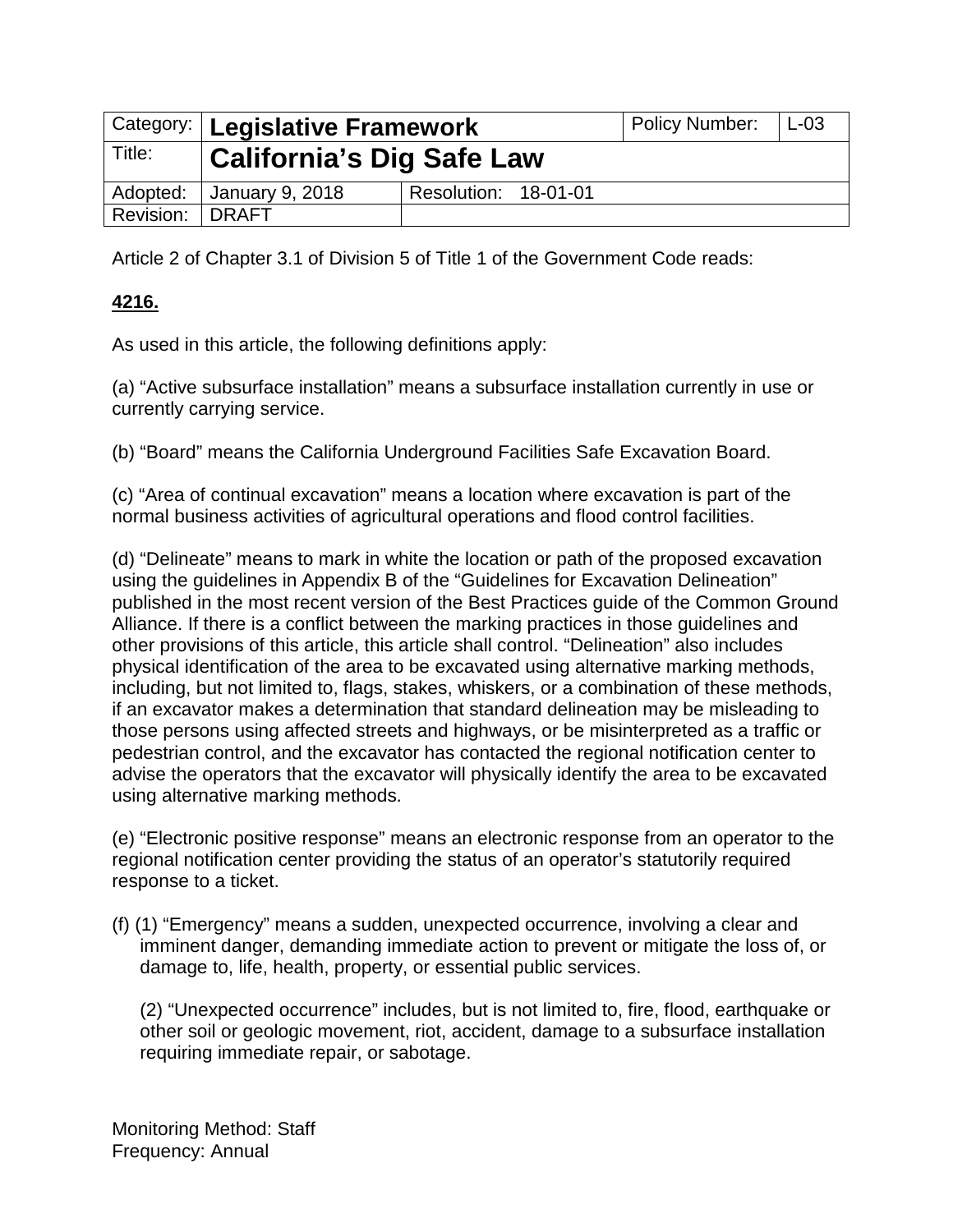(g) "Excavation" means any operation in which earth, rock, or other material in the ground is moved, removed, or otherwise displaced by means of tools, equipment, or explosives in any of the following ways: grading, trenching, digging, ditching, drilling, augering, tunneling, scraping, cable or pipe plowing and driving, or any other way.

 (h) Except as provided in Section 4216.8, "excavator" means any person, firm, partnership, business trust, public agency, or other entity that, with their, or his or her, contractor or subcontractor, owner, operator, utility, association, corporation, own employees or equipment performs any excavation.

 (i) "Hand tool" means a piece of equipment used for excavating that uses human power and is not powered by any motor, engine, hydraulic, or pneumatic device.

 pressurized sewage pipelines, high-voltage electric supply lines, conductors, or cables (j) "High priority subsurface installation" means high-pressure natural gas pipelines with normal operating pressures greater than 415kPA gauge (60psig), petroleum pipelines, that have a potential to ground of greater than or equal to 60kv, or hazardous materials pipelines that are potentially hazardous to workers or the public if damaged.

(k) "Inactive subsurface installation" means either of the following:

(1) The portion of an underground subsurface installation that is not active but is still connected to the subsurface installation, or to any other subsurface installation that is active or still carries service.

(2) A new underground subsurface installation that has not been connected to any portion of an existing subsurface installation.

 not including the date of notification, unless the excavator specifies a later date and (l) "Legal excavation start date and time" means two working days, not including the date of notification, unless the excavator specifies a later date and time, which shall not be more than 14 calendar days from the date of notification. For excavation in an area of continual excavation, "legal excavation start date and time" means two working days, time, which shall not be more than six months from the date of notification.

 (m) "Local agency" means a city, county, city, and county, school district, or special district.

 (n) (1) "Locate and field mark" means to indicate the existence of any owned or maintained subsurface installations by using the guidelines in Appendix B of the "Guidelines for Operator Facility Field Delineation" published in the most recent version of the Best Practices guide of the Common Ground Alliance and in conformance with the uniform color code of the American Public Works Association. If there is a conflict between the marking practices in the guidelines and this article, this article shall control.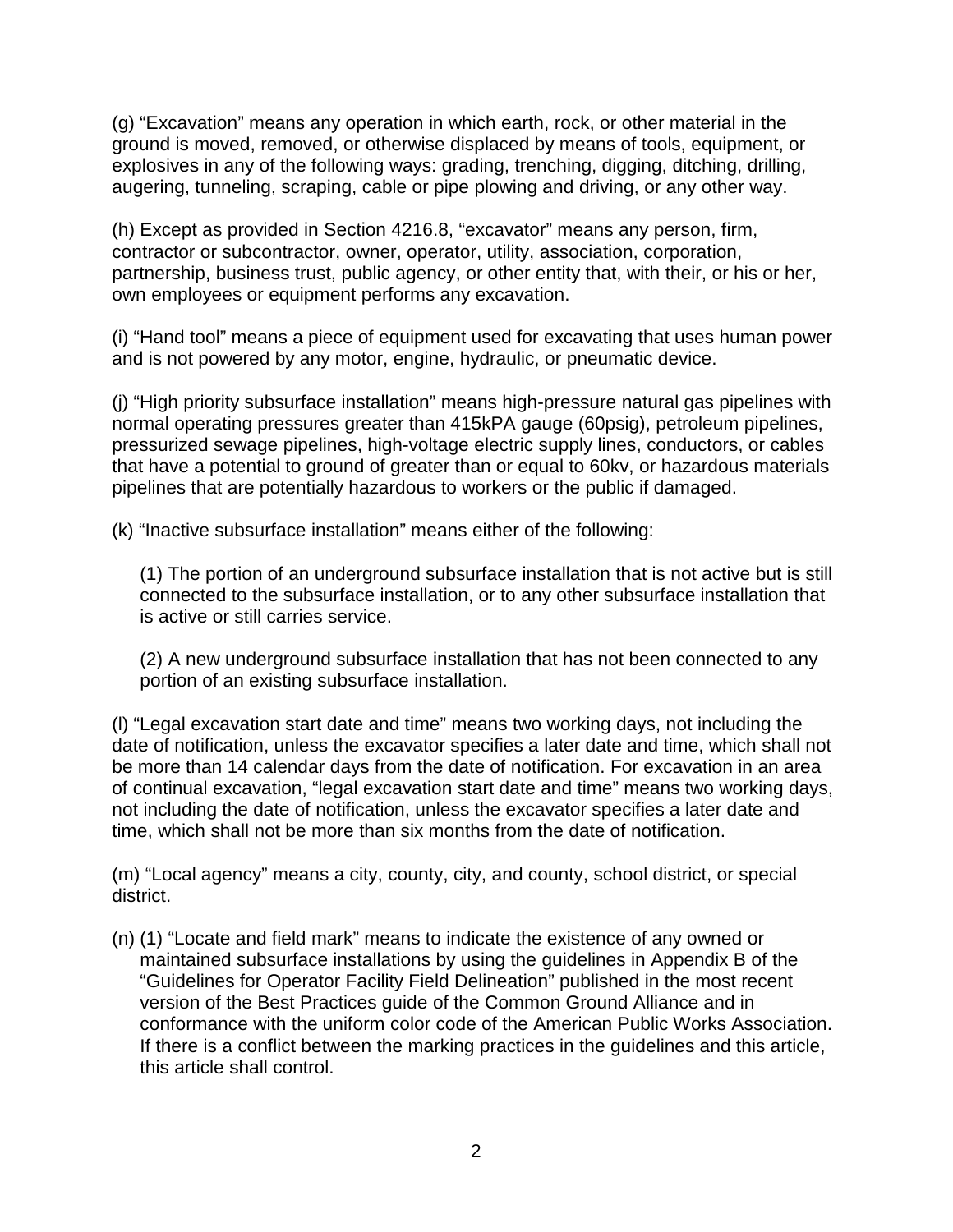(2) "Locate and field mark" does not require an indication of the depth.

 agency, or other entity that owns, operates, or maintains a subsurface installation. For purposes of Section 4216.1, an "operator" does not include an owner of real property furnish services on that property, and the subsurface facilities are under the operation (o) "Operator" means any person, corporation, partnership, business trust, public where subsurface installations are exclusively located if they are used exclusively to and control of that owner.

(p) "Qualified person" means a person who completes a training program in accordance with the requirements of Section 1509 of Title 8 of the California Code of Regulations Injury and Illness Prevention Program, that meets the minimum locators training guidelines and practices published in the most recent version of the Best Practices guide of the Common Ground Alliance.

(q) "Regional notification center" means a nonprofit association or other organization of operators of subsurface installations that provides advance warning of excavations or other work close to existing subsurface installations, for the purpose of protecting those installations from damage, removal, relocation, or repair.

(r) "State agency" means every state agency, department, division, bureau, board, or commission.

(s) "Subsurface installation" means any underground pipeline, conduit, duct, wire, or other structure, except nonpressurized sewer lines, nonpressurized storm drains, or other nonpressurized drain lines.

(t) "Ticket" means an excavation location request issued a number by the regional notification center.

 (u) "Tolerance zone" means 24 inches on each side of the field marking placed by the operator in one of the following ways:

 (1) Twenty-four inches from each side of a single marking assumed to be the centerline of the subsurface installation.

(2) Twenty-four inches plus one-half the specified size on each side of a single marking with the size of installation specified.

 (3) Twenty-four inches from each outside marking that graphically shows the width of the outside surface of the subsurface installation on a horizontal plane.

 (v) "Working day" for the purposes of determining excavation start date and time means holidays and state holidays, as defined in Section 19853, or as otherwise posted on the a weekday Monday through Friday, from 7:00 a.m. to 5:00 p.m., except for federal Internet Web site of the regional notification center.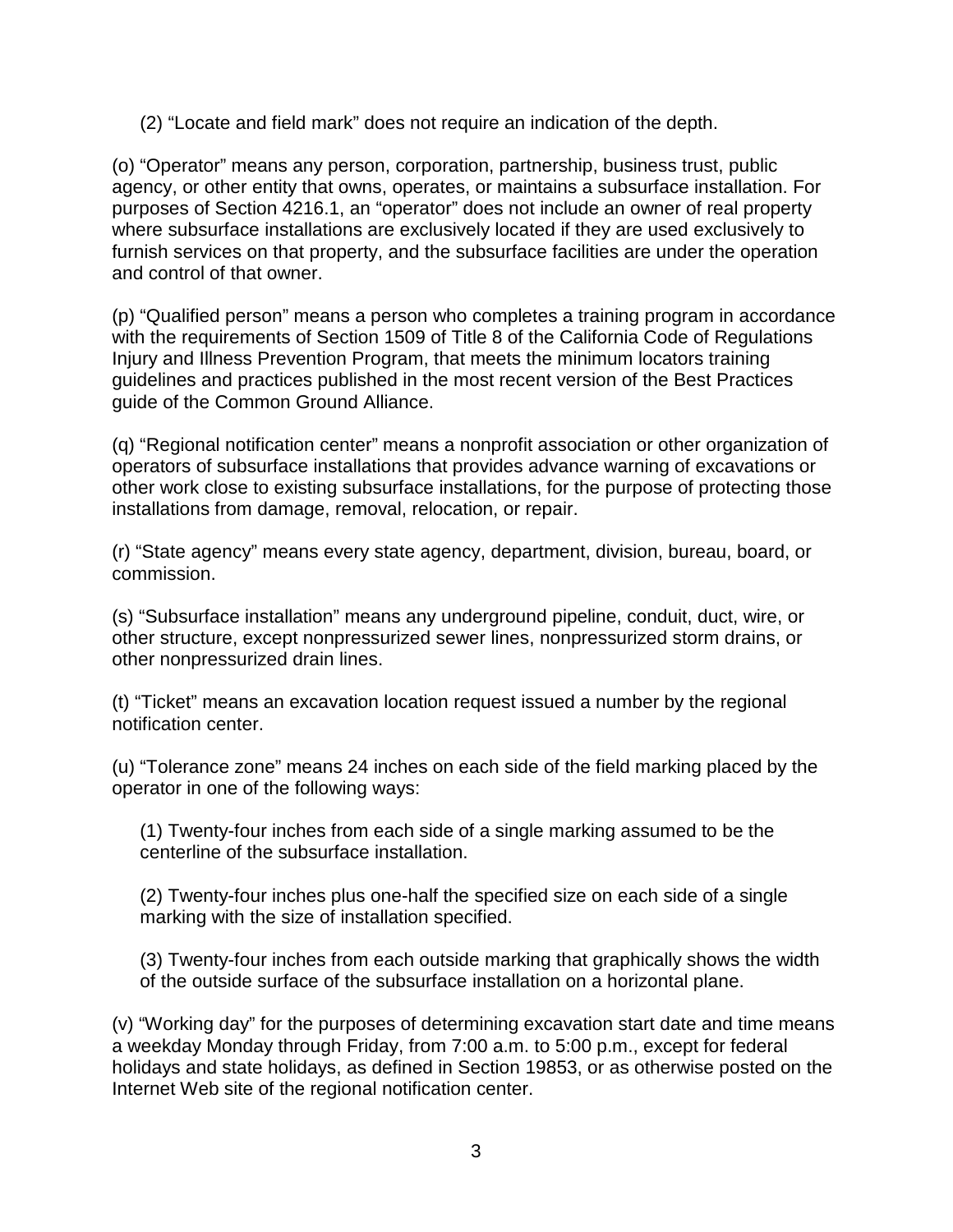*(Amended by Stats. 2017, Ch. 26, Sec. 45. Effective June 27, 2017.)* 

# **4216.1.**

 Every operator of a subsurface installation, except the Department of Transportation, participate in, and share in, the costs of a regional notification center, including, but not shall become a member of, participate in, and share in the costs of, a regional notification center. Operators of subsurface installations who are members of, limited to, the Underground Service Alert—Northern California or the Underground Service Alert—Southern California are in compliance with this section and Section 4216.9. A regional notification center shall not charge a fee to a person for notifying the regional notification center to obtain a ticket or to renew a ticket.

 *(Amended by Stats. 2016, Ch. 809, Sec. 3. Effective January 1, 2017.)* 

### **4216.2.**

(a) Before notifying the appropriate regional notification center, an excavator planning to conduct an excavation shall delineate the area to be excavated. If the area is not delineated, an operator may, at the operator's discretion, choose not to locate and field mark until the area to be excavated has been delineated.

 (b) Except in an emergency, an excavator planning to conduct an excavation shall notify excavation. The date of the notification shall not count as part of the two-working-day information and provide a ticket, but an operator has until the legal excavation start date the appropriate regional notification center of the excavator's intent to excavate at least two working days, and not more than 14 calendar days, before beginning that notice. If an excavator gives less notice than the legal excavation start date and time and the excavation is not an emergency, the regional notification center will take the and time to respond. However, an excavator and an operator may mutually agree to a different notice and start date. The contact information for operators notified shall be available to the excavator.

(c) When the excavation is proposed within 10 feet of a high priority subsurface installation, the operator of the high priority subsurface installation shall notify the excavator of the existence of the high priority subsurface installation to set up an onsite meeting prior to the legal excavation start date and time or at a mutually agreed upon time to determine actions or activities required to verify the location and prevent damage to the high priority subsurface installation. As part of the meeting, the excavator shall discuss with the operator the method and tools that will be used during the excavation and the information the operator will provide to assist in verifying the location of the subsurface installation. The excavator shall not begin excavating until after the completion of the onsite meeting.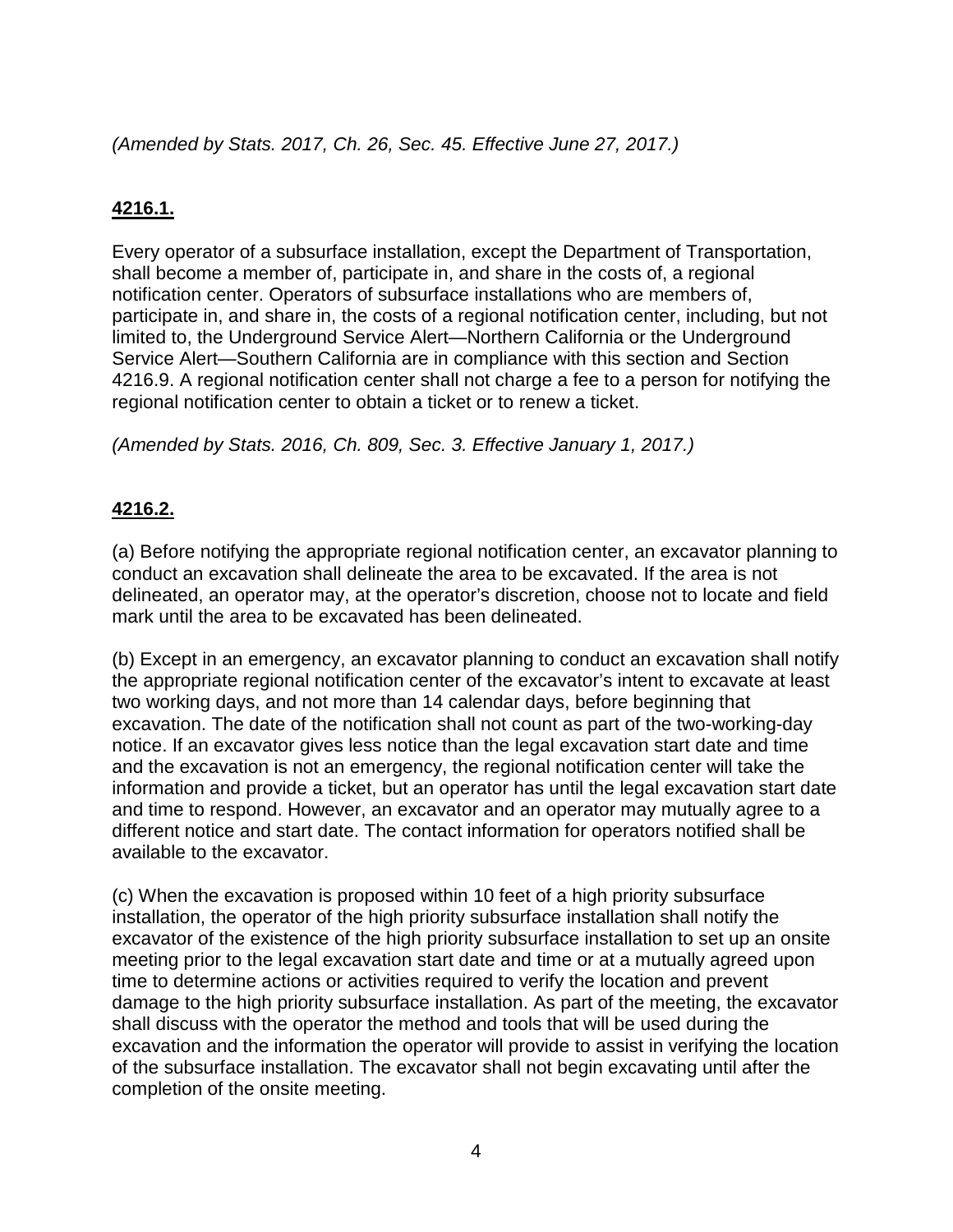(d) Except in an emergency, every excavator covered by Section 4216.8 planning to conduct an excavation on private property that does not require an excavation permit may contact the appropriate regional notification center if the private property is known, or reasonably should be known, to contain a subsurface installation other than the underground facility owned or operated by the excavator. Before notifying the appropriate regional notification center, an excavator shall delineate the area to be excavated. Any temporary marking placed at the planned excavation location shall be seen, functional, and considerate to surface aesthetics and the local community. An excavator shall check if any local ordinances apply to the placement of temporary markings.

(e) The regional notification center shall provide a ticket to the person who contacts the center pursuant to this section and shall notify any member if known, who has a subsurface installation in the area of the proposed excavation. A ticket shall be valid for 28 days from the date of issuance. If work continues beyond 28 days, the excavator shall renew the ticket either by accessing the center's Internet Web site or by calling "811" by the end of the 28th day.

(f) A record of all notifications by an excavator or operator to the regional notification center shall be maintained for a period of not less than three years. The record shall be available for inspection by the excavator and any member, or their representative, during normal working hours and according to guidelines for inspection as may be established by the regional notification centers.

(g) Unless an emergency exists, an excavator shall not begin excavation until the excavator receives a response from all known operators of subsurface installations within the delineated boundaries of the proposed area of excavation pursuant to subdivision (a) of Section 4216.3 and until the completion of any onsite meeting, if required by subdivision (c).

 (h) If a site requires special access, an excavator shall request an operator to contact the excavator regarding that special access or give special instructions on the location request.

 (i) If a ticket obtained by an excavator expires, but work is ongoing, the excavator shall contact the regional notification center and get a new ticket and wait a minimum of two working days, not including the date of the contact, before restarting excavation. All excavation shall cease during the waiting period.

*(Amended by Stats. 2017, Ch. 26, Sec. 46. Effective June 27, 2017.)* 

### **4216.3.**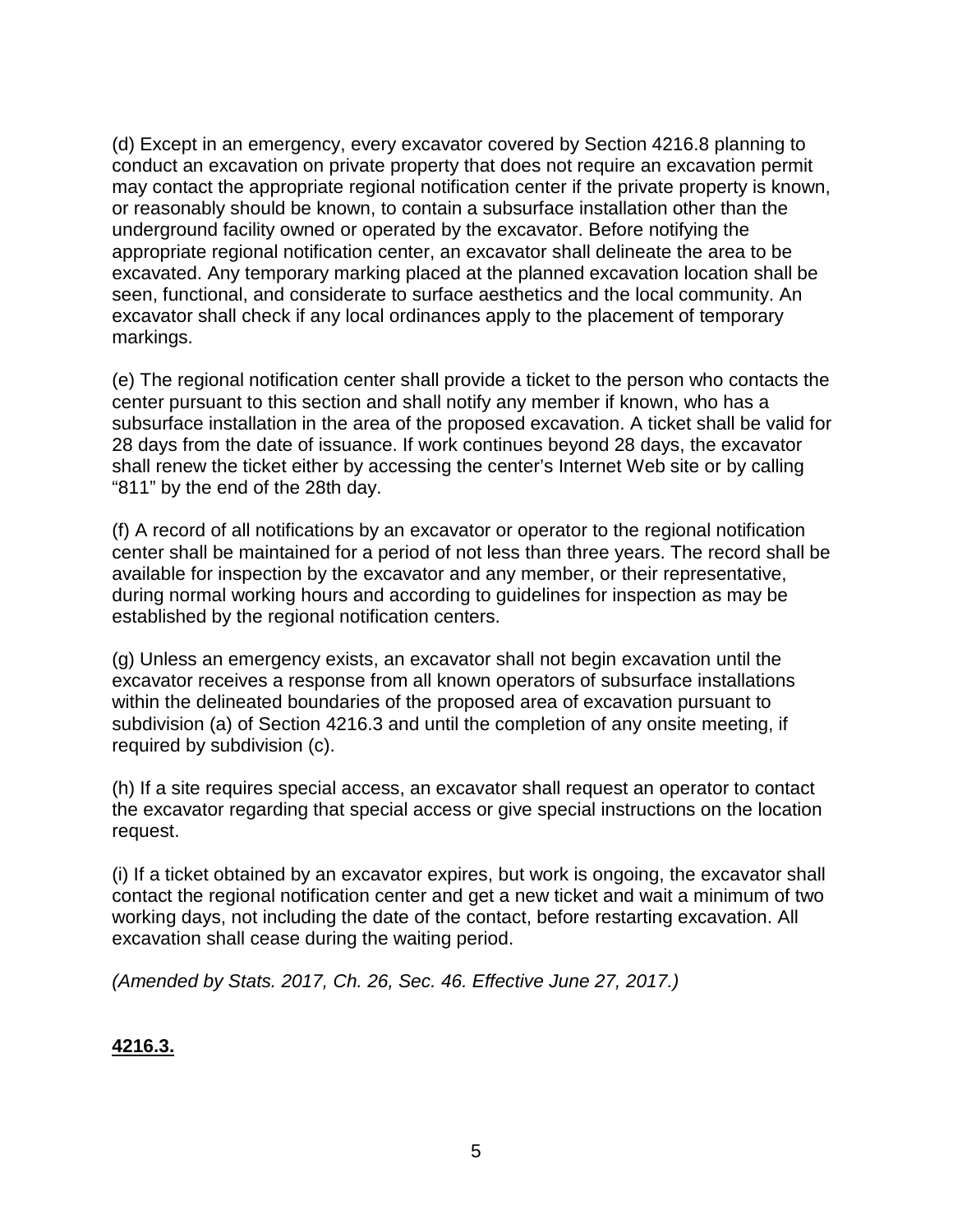- (a) (1) (A) Unless the excavator and operator mutually agree to a later start date and time or otherwise agree to the sequence and timeframe in which the operator will locate and field mark, an operator shall do one of the following before the legal excavation start date and time:
	- (i) Locate and field mark within the area delineated for excavation and, where multiple subsurface installations of the same type are known to exist together, mark the number of subsurface installations.
	- (ii) To the extent and degree of accuracy that the information is available, provide information to an excavator where the operator's active or inactive subsurface installations are located.
	- (iii) Advise the excavator it operates no subsurface installations in the area delineated for excavation.
	- (B) An operator shall mark newly installed subsurface installations in areas with continuing excavation activity.
	- (C) An operator shall indicate with an "A" inside a circle the presence of any abandoned subsurface installations, if known, within the delineated area. The markings are to make an excavator aware that there are abandoned subsurface installations within that delineated work area.

(2) Only a qualified person shall perform subsurface installation locating activities.

 of an operator shall use a minimum of a single-frequency utility locating device and (3) A qualified person performing subsurface installation locating activities on behalf shall have access to alternative sources for verification, if necessary.

 (4) An operator shall amend, update, maintain, and preserve all plans and records for its subsurface installations as that information becomes known. If there is a installations, to the extent that those records exist, shall be retained. change in ownership of a subsurface installation, the records shall be turned over to the new operator. Commencing January 1, 2017, records on abandoned subsurface

 regional notification center with a request for remarks that can be for all or a portion of including the date of the request, to remark the subsurface installation. If the area to be (b) If the field marks are no longer reasonably visible, an excavator shall renotify the the excavation. Excavation shall cease in the area to be remarked. If the delineation markings are no longer reasonably visible, the excavator shall delineate the area to be remarked. If remarks are requested, the operator shall have two working days, not remarked is not the full extent of the original excavation, the excavator shall delineate the portion to be remarked and provide a description of the area requested to be remarked on the ticket. The excavator shall provide a description for the area to be remarked that falls within the area of the original location request.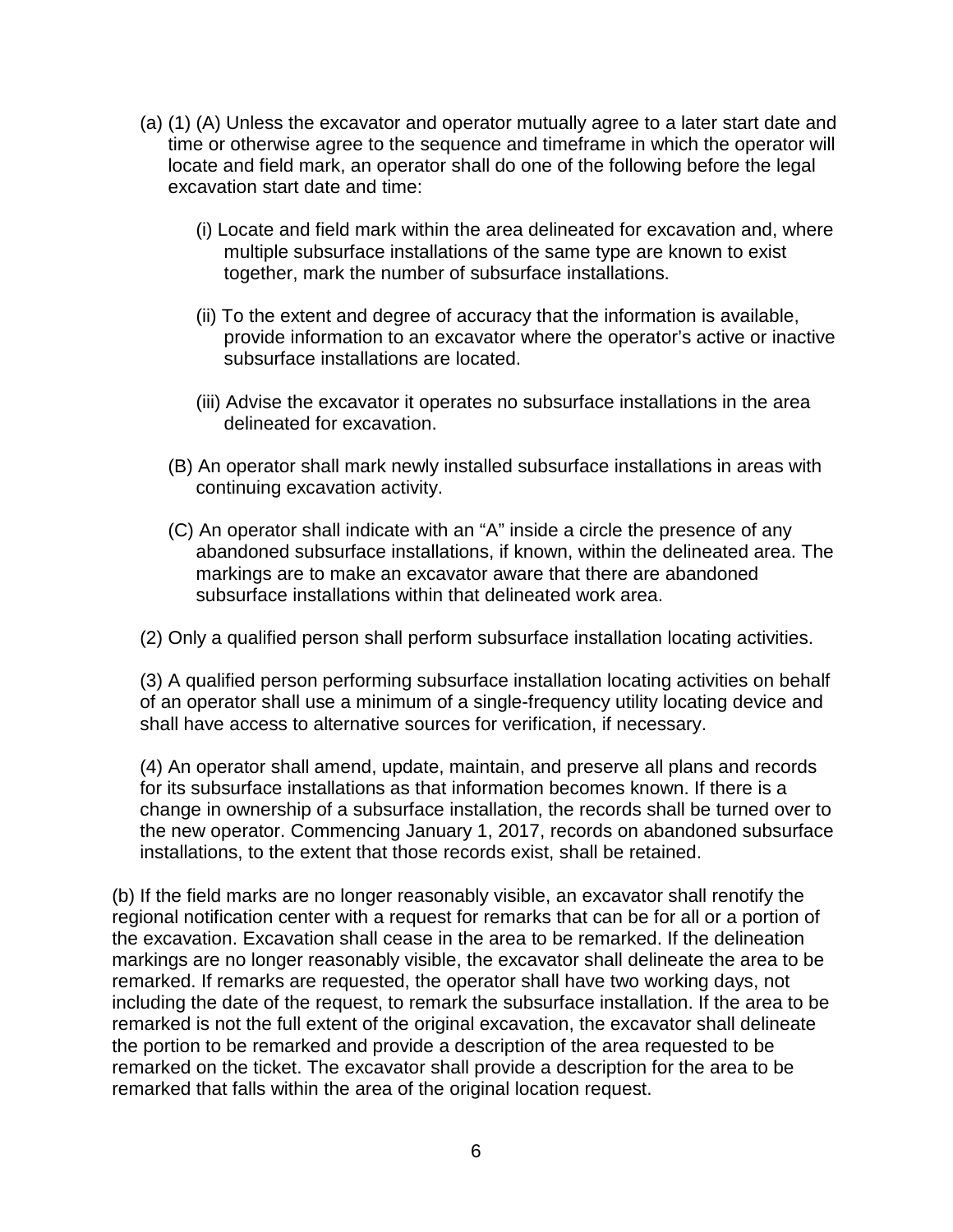(c) Commencing January 1, 2018, every operator may supply an electronic positive response through the regional notification center before the legal excavation start date and time. The regional notification center shall make those responses available to the excavator.

 period of not less than three years. The record shall be available for inspection pursuant (d) The excavator shall notify the appropriate regional notification center of the failure of an operator to identify subsurface installations pursuant to subparagraph (A) or (B) of paragraph (1) of subdivision (a), or subdivision (b). The notification shall include the ticket issued by the regional notification center. A record of all notifications received pursuant to this subdivision shall be maintained by the regional notification center for a to subdivision (f) of Section 4216.2.

(e) If an operator or local agency knows that it has a subsurface installation embedded or partially embedded in the pavement that is not visible from the surface, the operator or local agency shall contact the excavator before pavement removal to communicate and determine a plan of action to protect that subsurface installation and excavator.

 *(Amended by Stats. 2016, Ch. 809, Sec. 5. Effective January 1, 2017.)* 

### **4216.4.**

(a) (1) Except as provided in paragraph (2), if an excavation is within the tolerance zone of a subsurface installation, the excavator shall determine the exact location of the subsurface installations in conflict with the excavation using hand tools before using any power-driven excavation or boring equipment within the tolerance zone of the subsurface installations. In all cases, the excavator shall use reasonable care to prevent damaging subsurface installations.

- (2) (A) An excavator may use a vacuum excavation device to expose subsurface installations within the tolerance zone if the operator has marked the subsurface installation, the excavator has contacted any operator whose subsurface installations may be in conflict with the excavation, and the operator has agreed to the use of a vacuum excavation device. An excavator shall inform the regional notification center of his or her intent to use a vacuum excavation device when obtaining a ticket.
	- (B) An excavator may use power-operated or boring equipment for the removal of any existing pavement only if there is no known subsurface installation contained in the pavement.
	- (C) Beginning July 1, 2020, an excavator may use power-operated or boring equipment, as determined by the board, prior to determining the exact location of subsurface installations. The board shall adopt regulations to implement this paragraph on or before July 1, 2020.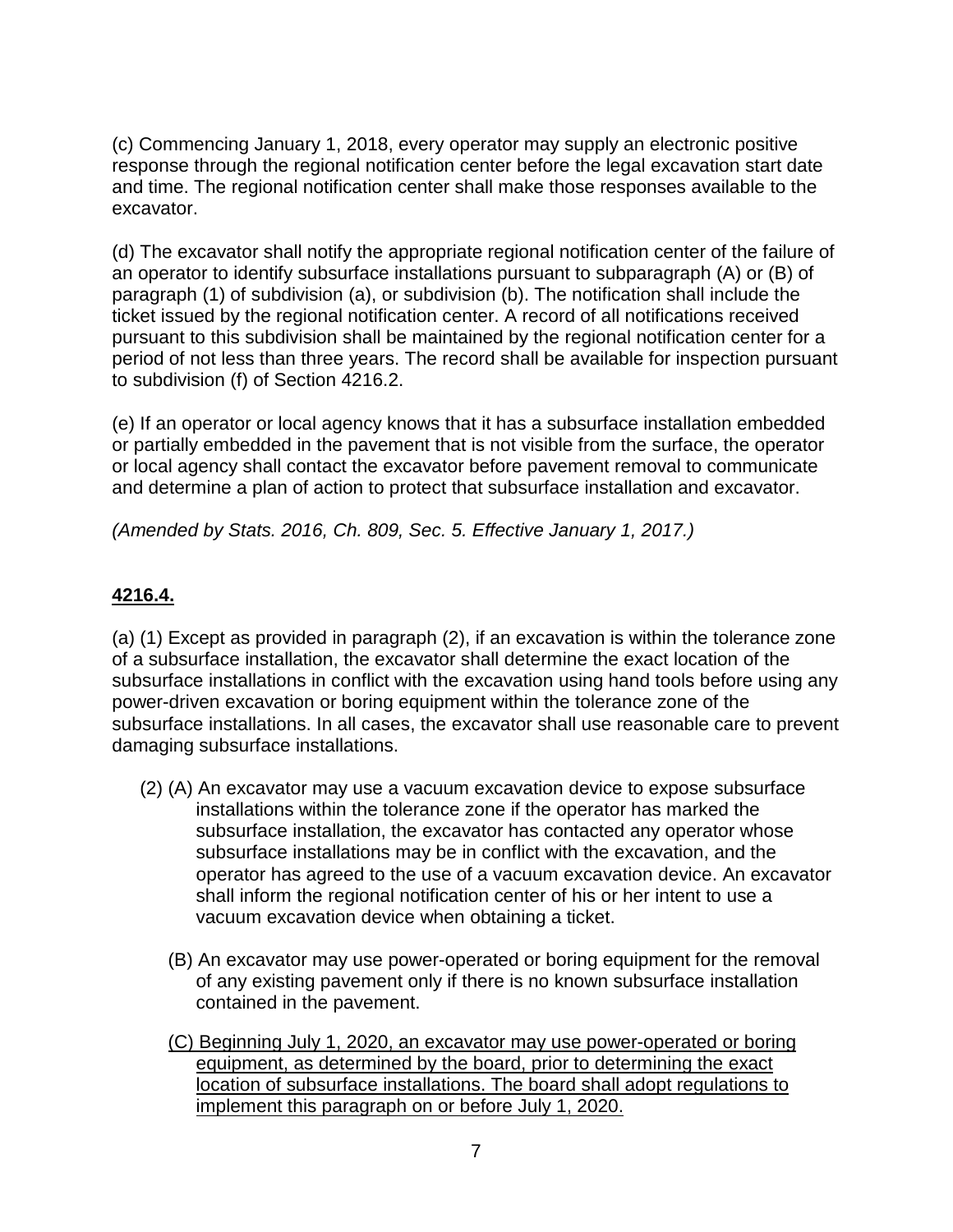(3) An excavator shall presume all subsurface installations to be active, and shall use the same care around subsurface installations that may be inactive as the excavator would use around active subsurface installations.

(b) If the exact location of the subsurface installation cannot be determined by hand excavating in accordance with subdivision (a), the excavator shall request the operator to provide additional information to the excavator, to the extent that information is available to the operator, to enable the excavator to determine the exact location of the installation. If the excavator has questions about the markings that an operator has placed, the excavator may contact the notification center to send a request to have the operator contact the excavator directly. The regional notification center shall provide the excavator with the contact telephone number of the subsurface installation operator.

- (c) (1) An excavator is discovering or causing damage to a subsurface installation, immediately notify the subsurface installation operator. The excavator may contact through its Internet Web site or the telephone line recorded a message. including all breaks, leaks, nicks, dents, gouges, grooves, or other damage to subsurface installation lines, conduits, coatings, or cathodic protection, shall the regional notification center to obtain the contact information of the subsurface installation operator. If the operator is unknown and the damage or discovery of damage occurs outside the working hours of the regional notification center, the excavator may follow the instructions provided by the regional notification center
	- (2) An excavator shall call 911 emergency services upon discovering or causing damage to either of the following:
		- (A) Natural gas or hazardous liquid pipeline subsurface installation in which the damage results in the escape of any flammable, toxic, or corrosive gas or liquid.
		- (B) A high priority subsurface installation of any kind.

(d) Each excavator, operator, or locator shall communicate with each other and respect the appropriate safety requirements and ongoing activities of the other parties, if known, at an excavation site.

 *(Amended by Stats. 2016, Ch. 809, Sec. 6. Effective January 1, 2017.)* 

### **4216.5.**

The requirements of this article apply to state agencies and to local agencies which own or operate subsurface installations, except as otherwise provided in Section 4216.1. A local agency which is required to provide the services described in Section 4216.3 may charge a fee in an amount sufficient to cover the cost of providing that service.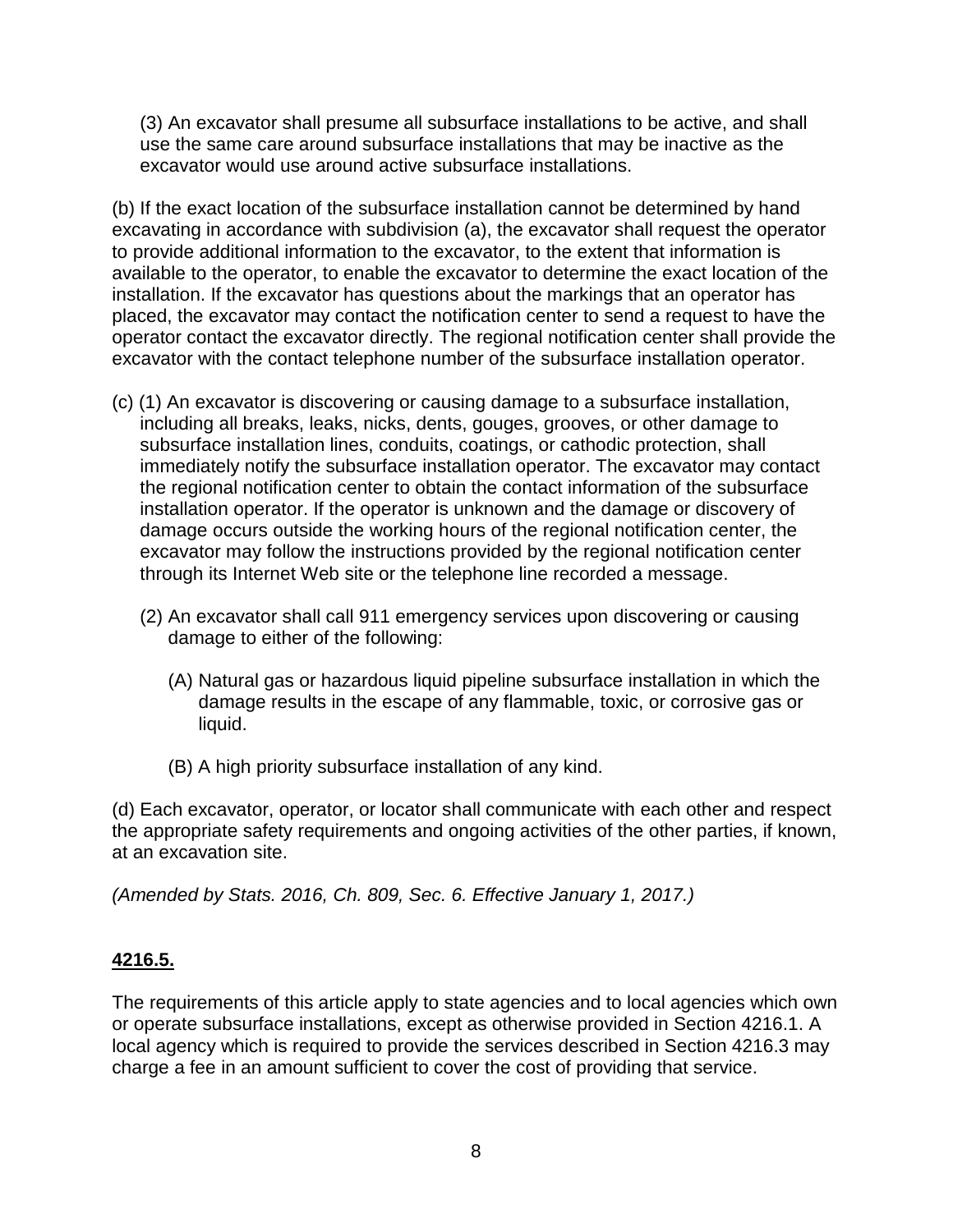*(Added to Stats. 1989, Ch. 928, Sec. 4.)* 

### **4216.6.**

 (a) (1) Any operator or excavator who negligently violates this article is subject to a civil penalty in an amount not to exceed ten thousand dollars (\$10,000).

(2) Any operator or excavator who knowingly and willfully violates any of the provisions of this article is subject to a civil penalty in an amount not to exceed fifty thousand dollars (\$50,000).

 property damage, including any damage to subsurface installations, nor is this (3) Except as otherwise specifically provided in this article, this section is not intended to affect any civil remedies otherwise provided by law for personal injury or section intended to create any new civil remedies for those injuries or that damage.

 (4) This article shall not be construed to limit any other provision of law granting governmental immunity to state or local agencies or to impose any liability or duty of care not otherwise imposed by law upon any state or local agency.

 or state agency that issued the permit to excavate, for the enforcement of the civil State of California. If penalties are collected as a result of a civil suit brought by a state (b) An action may be brought by the Attorney General, the district attorney, or the local penalty pursuant to this section in a civil action brought in the name of the people of the or local agency for collection of those civil penalties, the penalties imposed shall be paid to the general fund of the agency. If more than one agency is involved in enforcement, the penalties imposed shall be apportioned among them by the court in a manner that will fairly offset the relative costs incurred by the state or local agencies, or both, in collecting these fees.

(c) The requirements of this article may also be enforced following a recommendation of the California Underground Facilities Safe Excavation Board by the following agencies, that shall act to accept, amend, or reject the recommendations of the board as follows:

 (1) The Registrar of Contractors of the Contractors' State License Board shall enforce the provisions of this article on contractors, as defined in Article 2 (commencing with Section 7025) of Chapter 9 of Division 3 of the Business and Professions Code, and telephone corporations, as defined in Section 234 of the Public Utilities Code, when acting as a contractor, as defined in Article 2 (commencing with Section 7025) of Chapter 9 of Division 3 of the Business and Professions Code. Nothing in this section affects the California Public Utilities Commission's existing authority over a public utility.

(2) The Public Utilities Commission shall enforce the provisions of this article on gas corporations, as defined in Section 222 of the Public Utilities Code, and electrical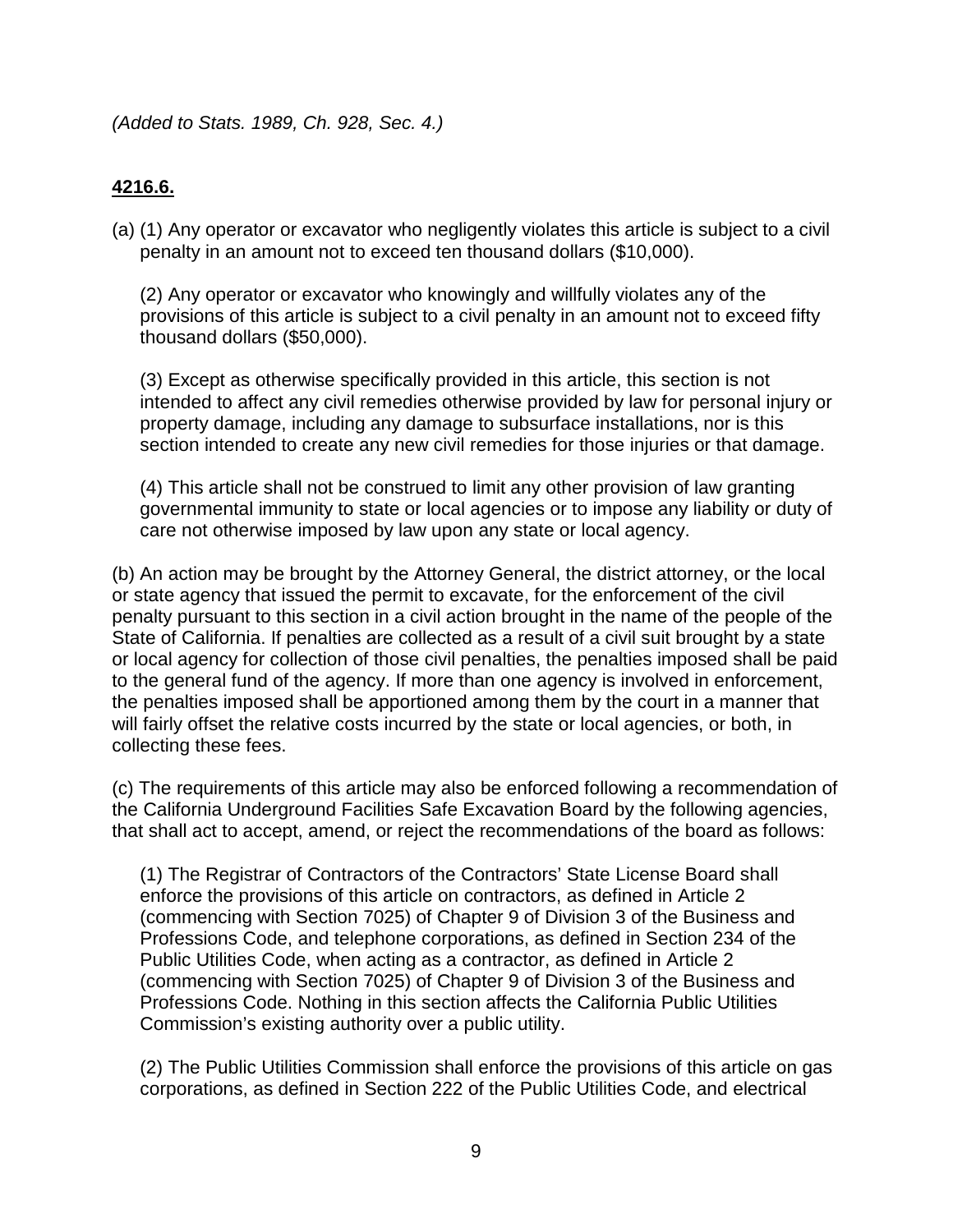corporations, as defined in Section 218 of the Public Utilities Code, and water corporations, as defined in Section 241 of the Public Utilities Code.

 Chapter 601 of Subtitle VIII of Title 49 of the United States Code. (3) The Office of the State Fire Marshal shall enforce the provisions of this article on operators of hazardous liquid pipeline facilities, as defined in Section 60101 of

 under the governing board's jurisdiction. (d) A local governing board may enforce the provisions of this article on local agencies

(e) Commencing July 1, 2020, the California Underground Facilities Safe Excavation Board shall enforce the provisions of this article on persons other than those listed in subdivisions (c) and (d).

 (f) Money collected as a result of penalties imposed pursuant to subdivisions (c) and (e) shall be deposited into the Safe Energy Infrastructure and Excavation Fund.

 centers and posted on the Internet Web sites of the regional notification centers. (g) Statewide information provided by operators and excavators regarding incident events shall be compiled and made available in an annual report by regional notification

(h) For purposes of subdivision (g), the following terms have the following meanings:

(1) "Incident event" means the occurrence of excavator downtime, damages, near misses, and violations.

(2) "Statewide information" means information submitted by operators and excavators using the California Regional Common Ground Alliance's Virtual Private Damage Information Reporting Tool. Supplied data shall comply with the Damage Information Reporting Tool's minimum essential information as listed in the most recent version of the Best Practices guide of the Common Ground Alliance.

*(Amended by Stats. 2017, Ch. 26, Sec. 47. Effective June 27, 2017.)* 

## **4216.7.**

 (a) If a subsurface installation is damaged by an excavator as a result of failing to comply with Section 4216.2 or 4216.4, or subdivision (b) of Section 4216.3, or as a result of failing to comply with the operator's requests to protect the subsurface installation as specified by the operator before the start of excavation, the excavator shall be liable to the operator of the subsurface installation for resulting damages, costs, and expenses to the extent the damages, costs, and expenses were proximately caused by the excavator's failure to comply.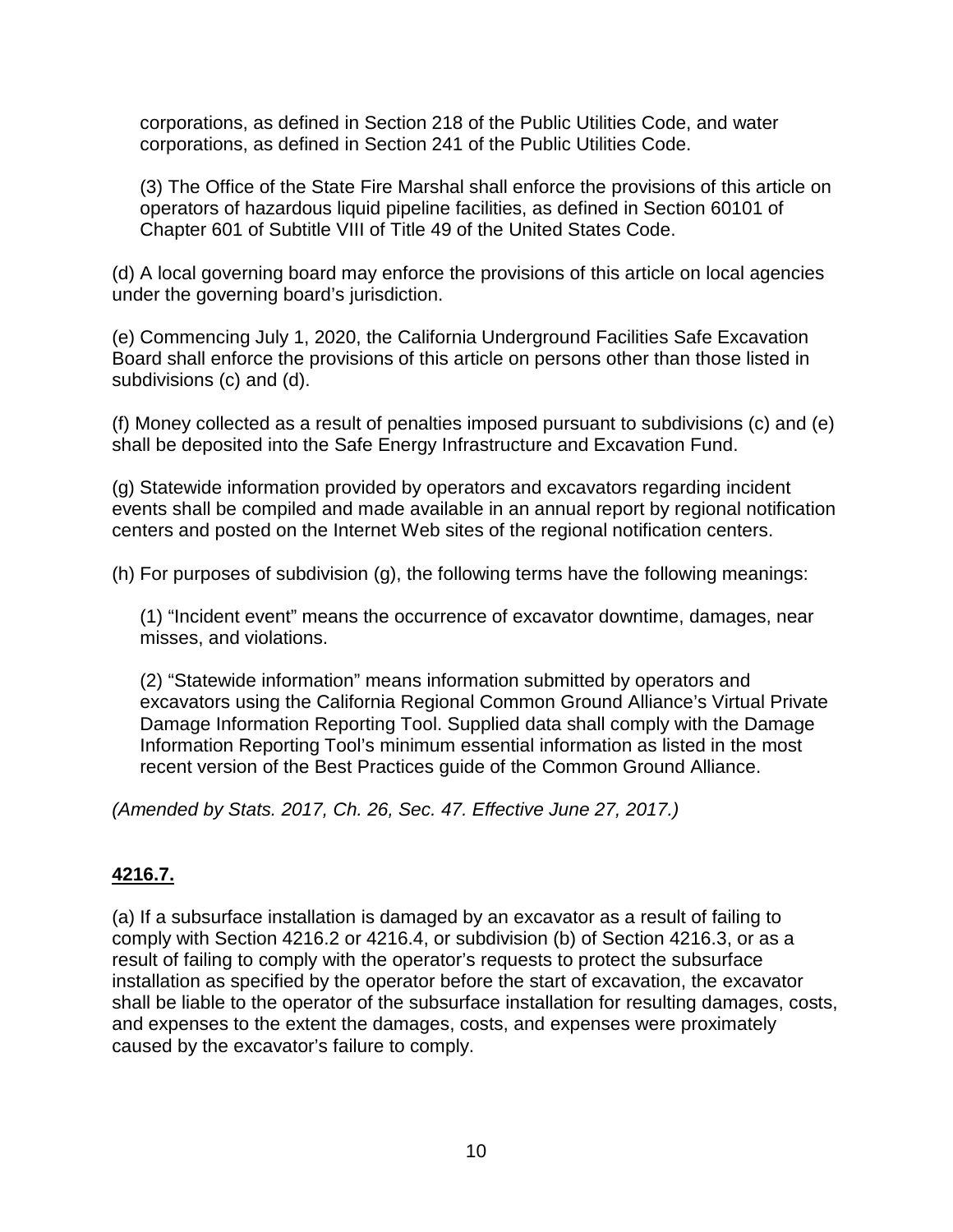(b) If an operator has failed to become a member of, participate in, or share in the costs of, a regional notification center, that operator shall forfeit his or her claim for damages to his or her subsurface installation arising from an excavation against an excavator who has complied with this article to the extent damages were proximately caused by the operator's failure to comply with this article.

 by a court of competent jurisdiction, has failed to comply with the provisions of Section 4216.3, including, but not limited to, the requirement to field mark the appropriate location of subsurface installations within two working days of notification, as defined by (b) of Section 4216.4, the operator shall be liable for damages to the excavator who has (c) If an operator of a subsurface installation without a reasonable basis, as determined subdivision (v) of Section 4216 and subdivision (b) of Section 4216.2, has failed to comply with subdivision (c) of Section 4216.2, or has failed to comply with subdivision complied with Section 4216.2, subdivisions (b) and (d) of Section 4216.3, and Section 4216.4, including liquidated damages, liability, losses, costs, and expenses, actually incurred by the excavator, resulting from the operator's failure to comply with these specified requirements to the extent the damages, costs, and expenses were proximately caused by the operator's failure to comply.

(d) An excavator who damages a subsurface installation due to an inaccurate field mark by an operator, or by a third party under contract to perform field marking for the operator, shall not be liable for damages, replacement costs, or other expenses arising from damages to the subsurface installation if the excavator complied with Sections 4216.2 and 4216.4.

This section is not intended to create any presumption or to affect the burden of proof in any action for personal injuries or property damage, other than damage to the subsurface installation, nor is this section intended to affect, create, or eliminate any remedy for personal injury or property damage, other than damage to the subsurface installation.

 (e) For the purposes of this section, "inaccurate field mark" means a mark, or set of markings, made pursuant to Section 4216.3, that did not correctly indicate the approximate location of a subsurface installation affected by an excavation and includes the actual physical location of a subsurface installation affected by an excavation that should have been marked pursuant to Section 4216.3 but was not.

(f) Nothing in this section shall be construed to do any of the following:

 excavator or operator by other parties for damages arising from the excavation. (1) Affect claims including, but not limited to, third-party claims brought against the

(2) Exempt the excavator or operator from his or her duty to mitigate any damages as required by common or other applicable law.

(3) Exempt the excavator or operator from liability to each other or third parties based on equitable indemnity or comparative or contributory negligence.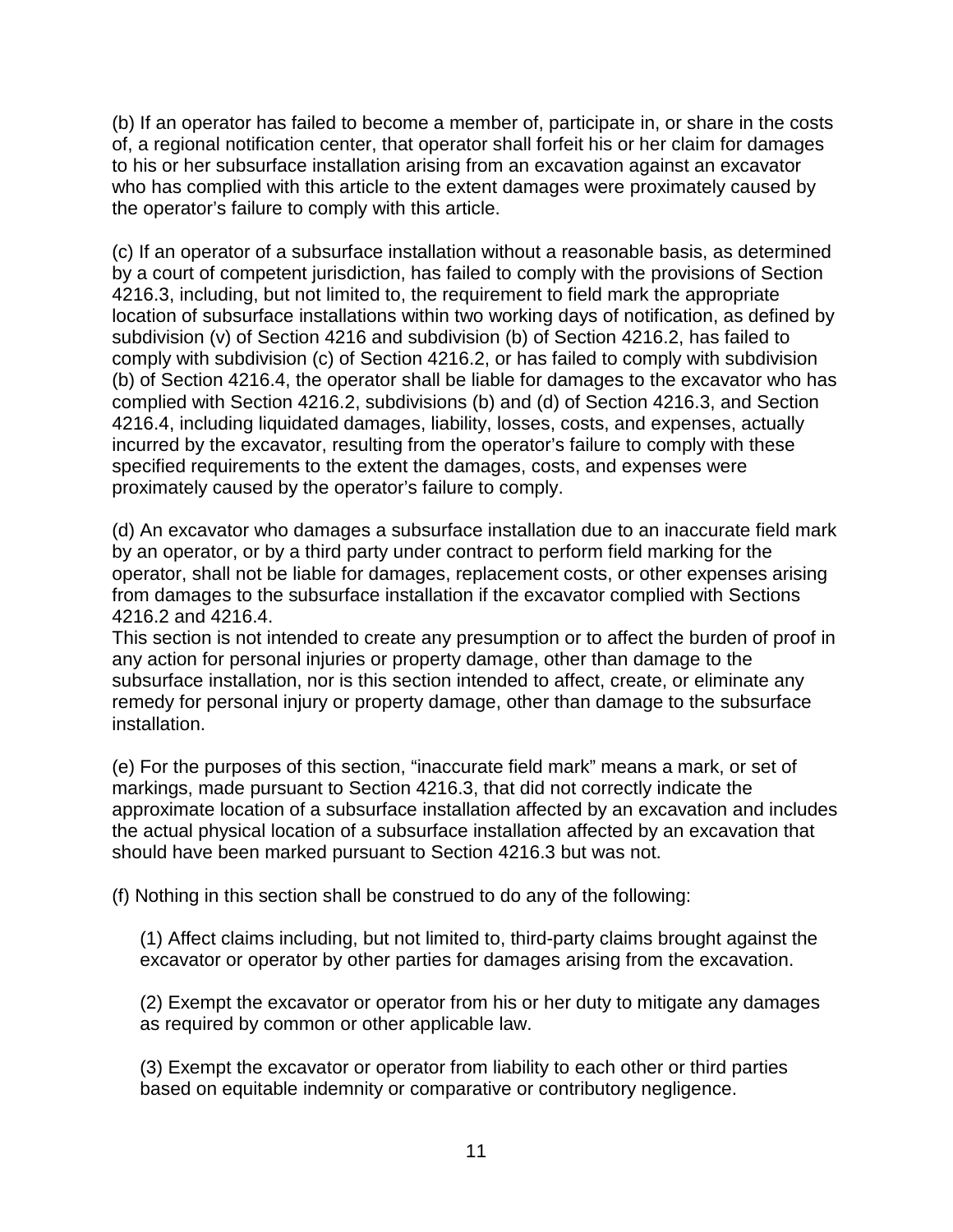(g) This section shall become inoperative on July 1, 2020, and shall be repealed on January 1, 2021.

 *2020. Repealed as of January 1, 2021, by its own provisions. See later operative version added by Sec. 49 of Stats. 2017, Ch. 26.) (Amended by Stats. 2017, Ch. 26, Sec. 48. Effective June 27, 2017. Inoperative July 1,* 

# **4216.7.**

 (a) If a subsurface installation is damaged by an excavator as a result of failing to comply with Section 4216.2, 4216.4, or 4216.10 or subdivision (b) of Section 4216.3, or as a result of failing to comply with the operator's requests to protect the subsurface installation as specified by the operator before the start of excavation, the excavator shall be liable to the operator of the subsurface installation for resulting damages, costs, and expenses to the extent the damages, costs, and expenses were proximately caused by the excavator's failure to comply.

 (b) If an operator has failed to become a member of, participate in, or share in the costs of, a regional notification center, that operator shall forfeit his or her claim for damages to his or her subsurface installation arising from an excavation against an excavator who has complied with this article to the extent damages were proximately caused by the operator's failure to comply with this article.

 by a court of competent jurisdiction, has failed to comply with the provisions of Section 4216.3, including, but not limited to, the requirement to field mark the appropriate location of subsurface installations within two working days of notification, as defined by (b) of Section 4216.4, the operator shall be liable for damages to the excavator who has (c) If an operator of a subsurface installation without a reasonable basis, as determined subdivision (v) of Section 4216 and subdivision (b) of Section 4216.2, has failed to comply with subdivision (c) of Section 4216.2, or has failed to comply with subdivision complied with Section 4216.2, subdivisions (b) and (d) of Section 4216.3, and Section 4216.4, including liquidated damages, liability, losses, costs, and expenses, actually incurred by the excavator, resulting from the operator's failure to comply with these specified requirements to the extent the damages, costs, and expenses were proximately caused by the operator's failure to comply.

(d) An excavator who damages a subsurface installation due to an inaccurate field mark by an operator, or by a third party under contract to perform field marking for the operator, shall not be liable for damages, replacement costs, or other expenses arising from damages to the subsurface installation if the excavator complied with Section 4216.10 or Sections 4216.2 and 4216.4.

This section is not intended to create any presumption or to affect the burden of proof in any action for personal injuries or property damage, other than damage to the subsurface installation, nor is this section intended to affect, create, or eliminate any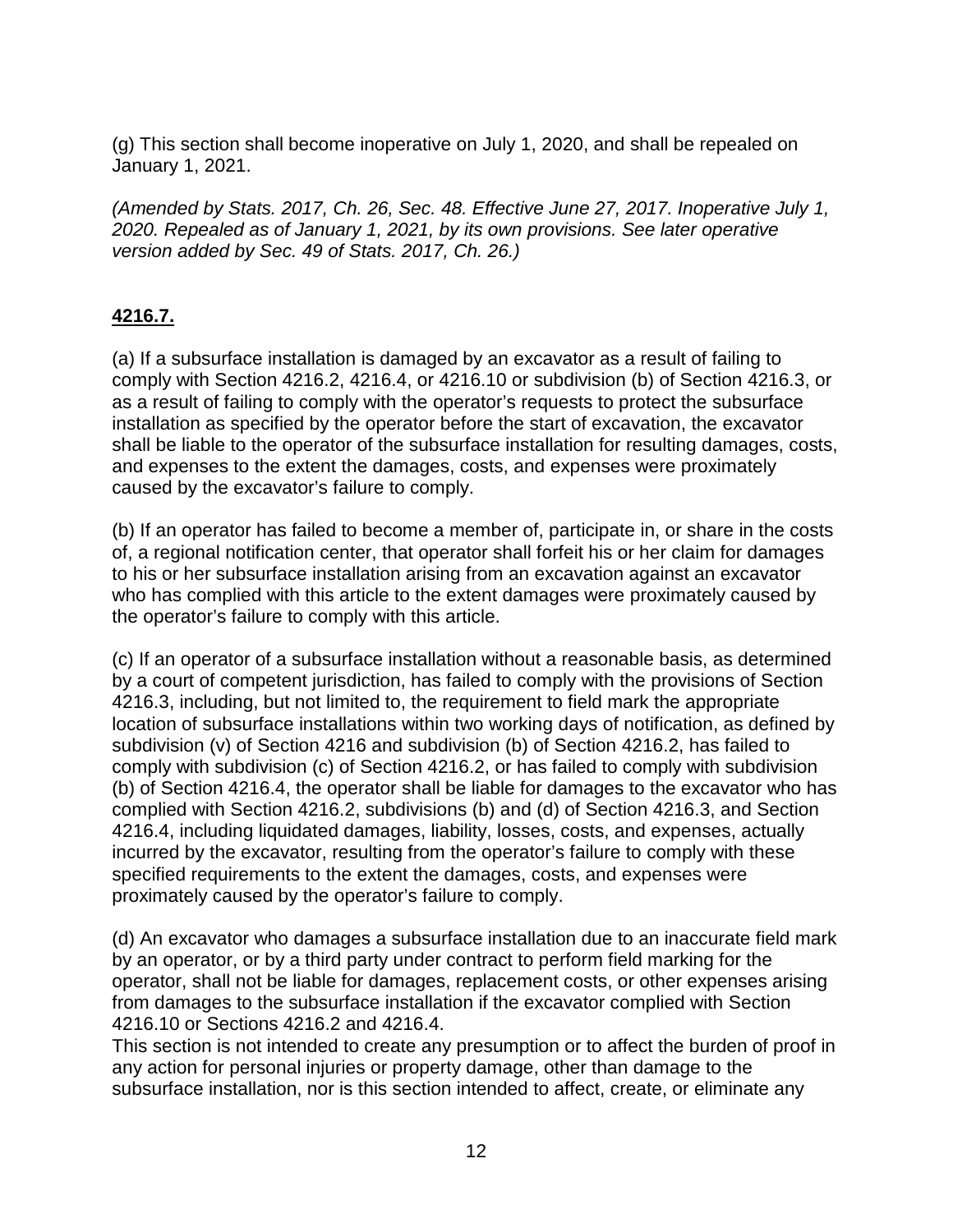remedy for personal injury or property damage, other than damage to the subsurface installation.

 (e) For the purposes of this section, "inaccurate field mark" means a mark, or set of markings, made pursuant to Section 4216.3 or 4216.10, that did not correctly indicate the approximate location of a subsurface installation affected by an excavation and includes the actual physical location of a subsurface installation affected by an excavation that should have been marked pursuant to Section 4216.3 but was not.

(f) Nothing in this section shall be construed to do any of the following:

 excavator or operator by other parties for damages arising from the excavation. (1) Affect claims including, but not limited to, third-party claims brought against the

 (2) Exempt the excavator or operator from his or her duty to mitigate any damages as required by common or other applicable law.

(3) Exempt the excavator or operator from liability to each other or third parties based on equitable indemnity or comparative or contributory negligence.

(g) This section shall become operative on July 1, 2020.

 *(Repealed (in Sec. 48) and added by Stats. 2017, Ch. 26, Sec. 49. Effective June 27, 2017. Section operative July 1, 2020, by its own provisions.)* 

# **4216.8.**

This article does not apply to any of the following persons:

 subcontractor licensed pursuant to Article 5 (commencing with Section 7065) of Chapter (a) An owner of real property who contracts for an excavation project on the property, not requiring a permit issued by a state or local agency, with a contractor or 9 of Division 3 of the Business and Professions Code.

 3 of the Business and Professions Code, who as part of improving his or her principal residence or appurtenances thereto is performing or having performed excavation work (b) An owner of residential real property, not engaged as a contractor or subcontractor licensed pursuant to Article 5 (commencing with Section 7065) of Chapter 9 of Division not requiring a permit issued by a state or local agency.

(c) Any person or private entity that leases or rents power operated or power-driven excavating or boring equipment, regardless of whether an equipment operator is provided for that piece of equipment or not, to a contractor or subcontractor licensed pursuant to Article 5 (commencing with Section 7065) of Chapter 9 of Division 3 of the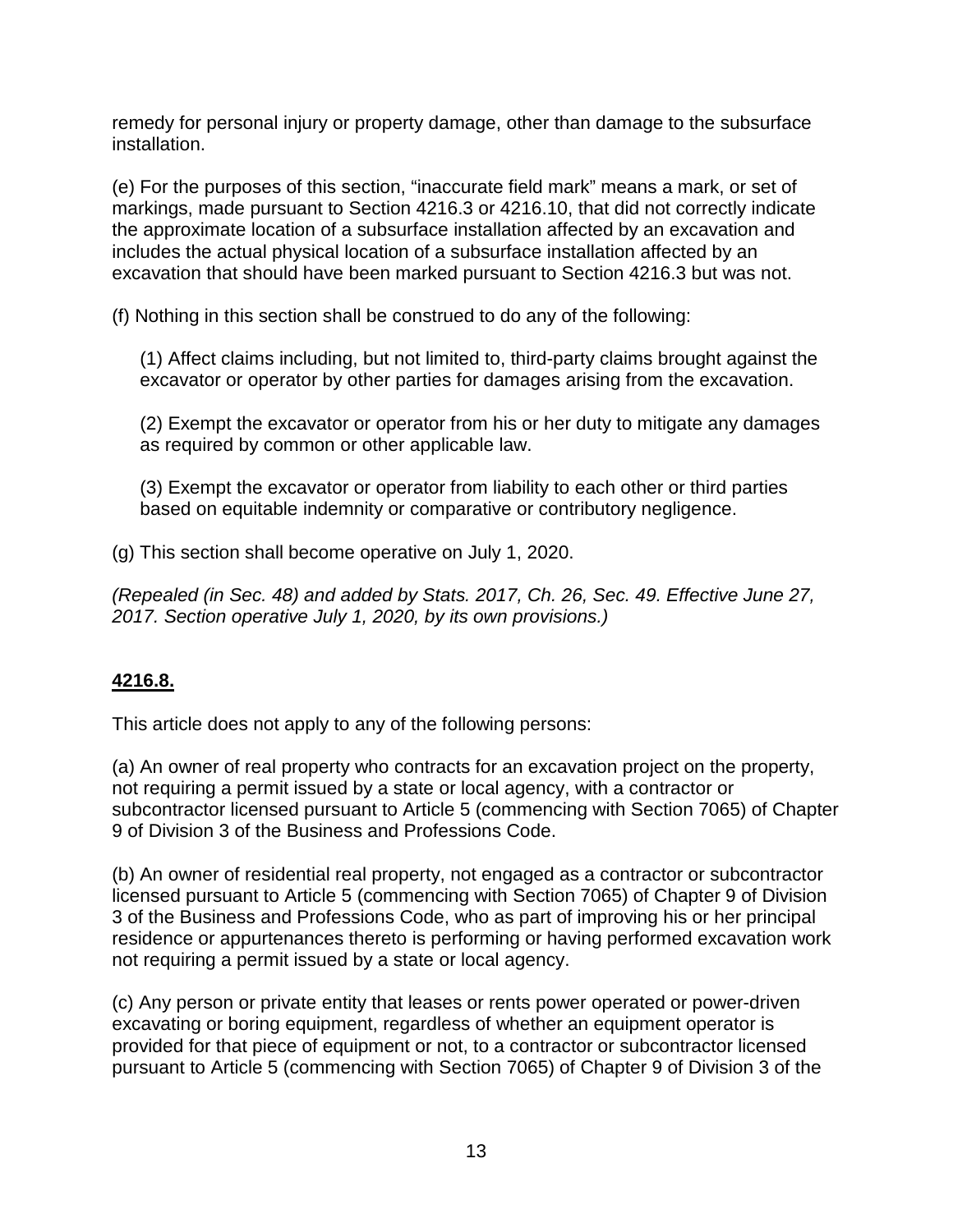Business and Professions Code, if the signed rental agreement between the person or private entity and the contractor or subcontractor contains the following provision:

 Chapter 3.1 of Division 5 of Title 1 of the Government Code. By signing this contract, "It is the sole responsibility of the lessee or renter to follow the requirements of the regional notification center law pursuant to Article 2 (commencing with Section 4216) of the lessee or renter accepts all liabilities and responsibilities contained in the regional notification center law."

 *(Amended by Stats. 2004, Ch. 77, Sec. 3. Effective January 1, 2005.)* 

# **4216.9.**

 (a) A permit to excavate issued by any local agency, as defined in Section 4216, or any by a regional notification center pursuant to Section 4216.2. For purposes of this state agency, shall not be valid unless the applicant has been provided an initial ticket section, "state agency" means every state agency, department, division, bureau, board, or commission, including the Department of Transportation.

(b) This article does not exempt any person or corporation from Sections 7951, 7952, and 7953 of the Public Utilities Code.

 *(Amended by Stats. 2016, Ch. 809, Sec. 9. Effective January 1, 2017.)* 

## **4216.10.**

 (a) In lieu of the notification and locate and field mark requirements of Sections 4216.2 continual excavation ticket for an area of continual excavation. The regional notification center shall provide a ticket to the person who contacts the center pursuant to this and 4216.3, an excavator may contact a regional notification center to request a section and shall notify any member if known, who has a subsurface installation in the area of continual excavation. The ticket provided to the excavator shall include the contact information for notified operators.

(b) An operator shall respond the excavator pursuant to subdivision (a) of Section 4216.3.

(c) (1) When the area of continual excavation includes, or is within 10 feet of, a high priority subsurface installation, the operator of the high priority subsurface installation shall notify the excavator of the existence of the high priority subsurface installation to set up an onsite meeting prior to the legal excavation start date and time or at a mutually agreed upon time to determine actions or activities required to verify the location and to prevent damage to the high priority subsurface installation during the continual excavation time period. The onsite meeting shall be used to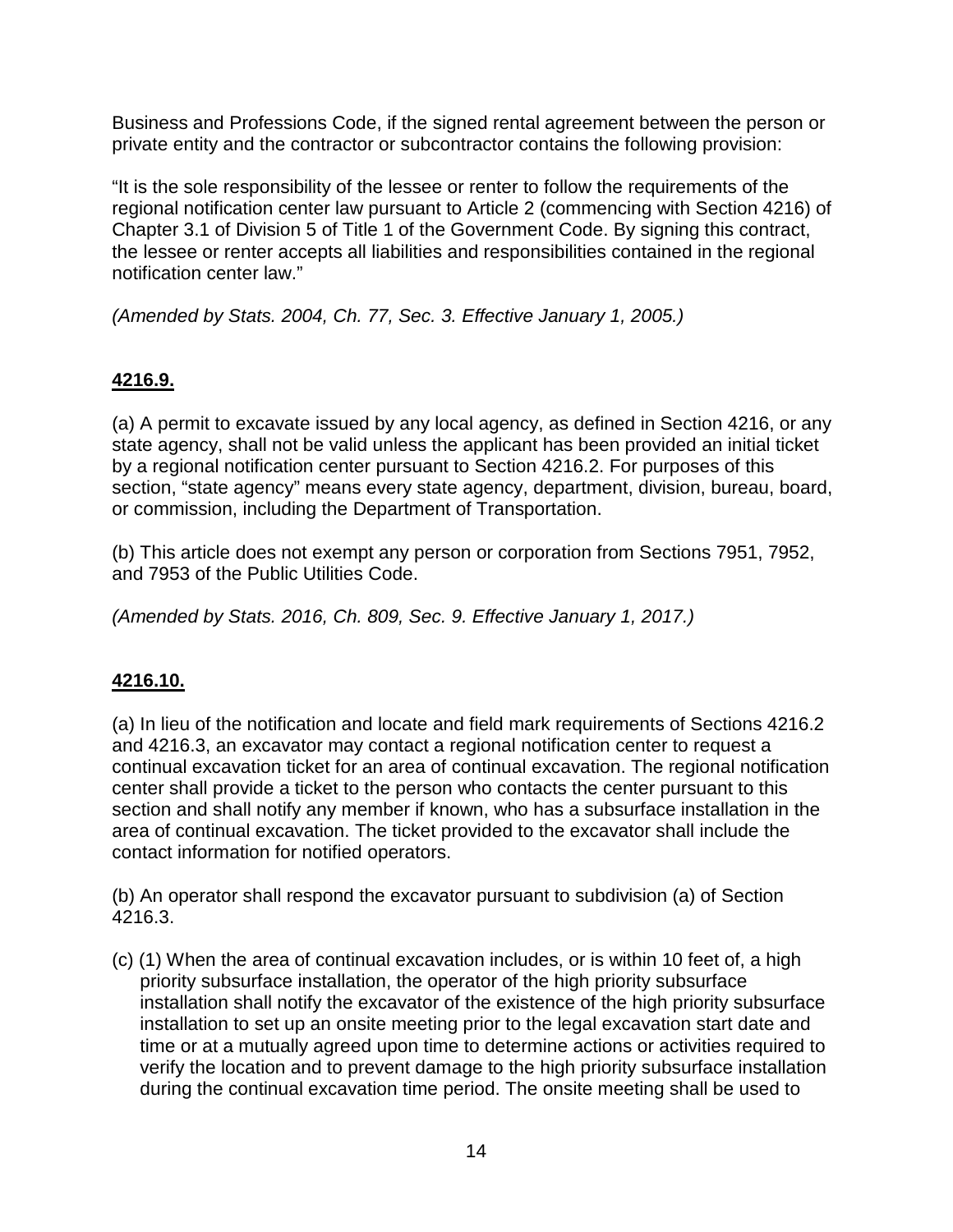activities that may create conflicts with subsurface installations. As part of the develop a mutually agreed upon plan for excavation activities that may be conducted within 25 feet of each side of the subsurface installation. Additional onsite meetings should also be held following unexpected occurrences or prior to excavation meeting, the excavator shall discuss with the operator the method and tools that will be used during the excavation and the information the operator will provide to assist in verifying the location of the subsurface installation. The excavator shall not begin excavating until after the completion of the onsite meeting and information has been provided describing the activities that can be safely conducted to prevent damage to the high priority subsurface installation.

 does not include, or is not within 10 feet of, a high priority subsurface installation, the onsite meeting may be used to develop a plan for excavation activities that may be information the operator will provide to assist in verifying the location of the (2) When the area of continual excavation includes a subsurface installation but excavator or the operator may request an onsite meeting at a mutually agreed upon time to determine actions or activities required to verify the location and to prevent damage to the subsurface installation during the continual excavation period. The conducted within five feet of each side of the subsurface installation. The operator and excavator may mutually agree to conduct additional onsite meetings following unexpected occurrences or prior to excavation activities that may create conflicts with subsurface installations. As part of the meeting, the excavator may discuss with the operator the method and tools that will be used during the excavation and the subsurface installation. If an onsite meeting is requested prior to the legal excavation start date and time, the excavator shall not begin excavating until after the completion of the onsite meeting and information has been provided describing the activities that can be safely conducted to prevent damage to the subsurface installation.

 information deemed necessary by the excavator and operator. Excavation activities (3) The excavator and operator shall maintain records regarding the plan of excavation, any locate and field mark and standby activities, and any other outside the scope of the plan shall be undertaken subsequent to notification pursuant to Section 4216.2.

(d) A ticket for an area of continual excavation shall be valid for one year from the date of issuance. The excavator may renew the ticket within two working days either by accessing the regional notification center's Internet Web site or by calling "811."

(e) The board shall, in consultation with the regional notification centers, develop through regulation a process by which the renewal requirement for a continual excavation ticket may be modified or eliminated for areas of continual excavation in which no subsurface installations are present.

(f) This section shall become operative on July 1, 2020.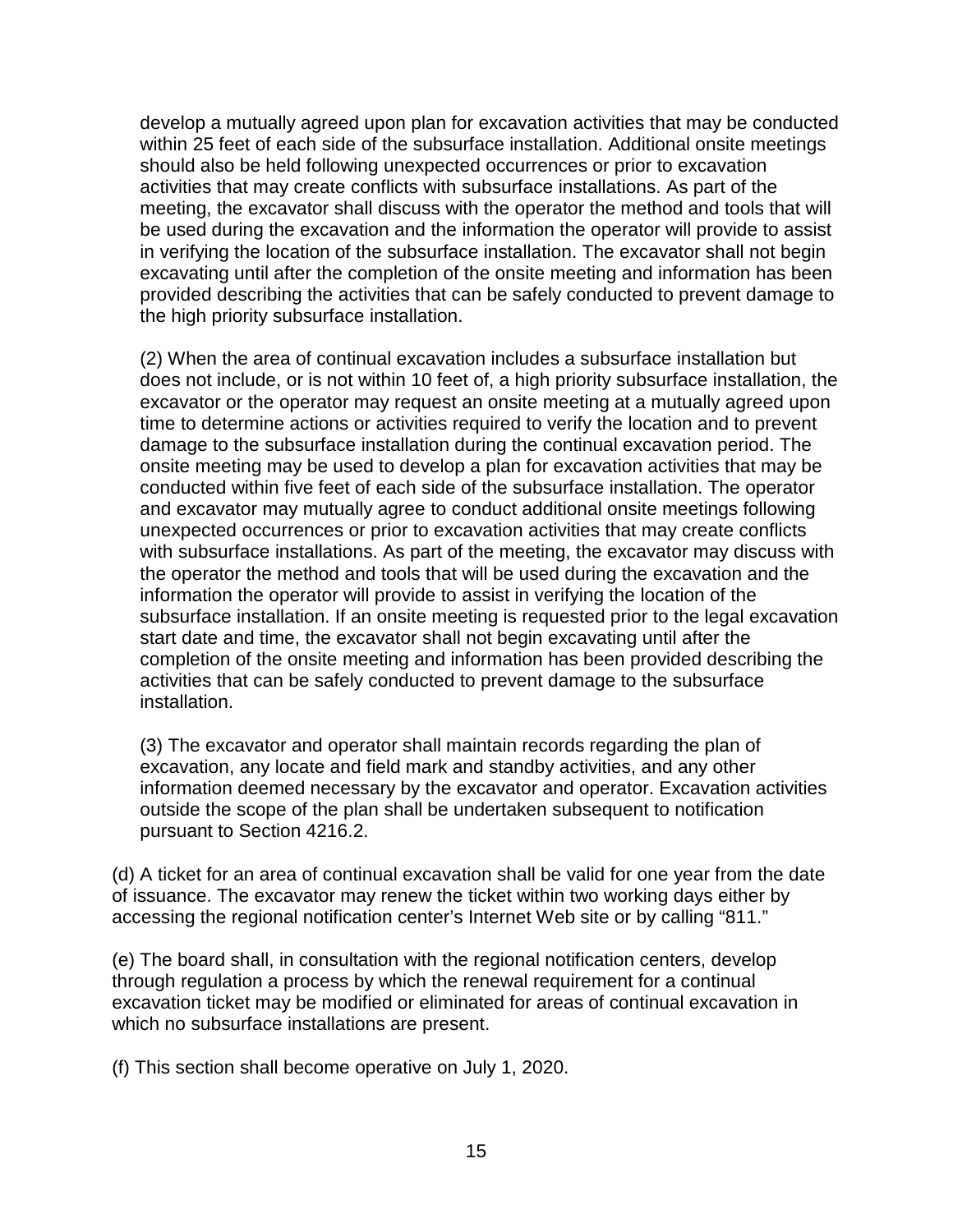*(Amended by Stats. 2017, Ch. 26, Sec. 50. Effective June 27, 2017. Section initially operative July 1, 2020, by its own provisions.)* 

# **4216.11.**

On or before January 1, 2020, the board shall adopt regulations to establish minimum elements for the onsite meeting and minimum elements for the mutually agreed-upon plan described in paragraph (1) of subdivision (c) of Section 4616.10 for managing an area of continual excavation.

*(Added by Stats. 2017, Ch. 26, Sec. 51. Effective June 27, 2017.)* 

# **4216.12.**

(a) The California Underground Facilities Safe Excavation Board is hereby created under and shall be assisted by the staff of, the Office of the State Fire Marshal.

(b) The board shall perform the following tasks:

(1) Coordinate education and outreach activities that encourage safe excavation practices, as described in Section 4216.17.

- (2) Develop standards, as described in Section 4216.18.
- (3) Investigate possible violations of this article, as described in Section 4216.19.
- (4) Enforce this article to the extent authorized by subdivision (e) of Section 4216.6.

(c) Notwithstanding any other law, on and after January 1, 2020, the board shall be subject to review by the appropriate policy committees of the Legislature.

*(Amended by Stats. 2017, Ch. 26, Sec. 52. Effective June 27, 2017.)* 

## **4216.13.**

 by the Governor, one shall be appointed by the Speaker of the Assembly, and one shall (a) The board shall be composed of nine members, of which seven shall be appointed be appointed by the Senate Committee on Rules.

(b) The seven members appointed by the Governor shall be appointed, as follows:

(1) Three members shall have knowledge and expertise in the operation of subsurface installations. Of those three members, one shall have knowledge and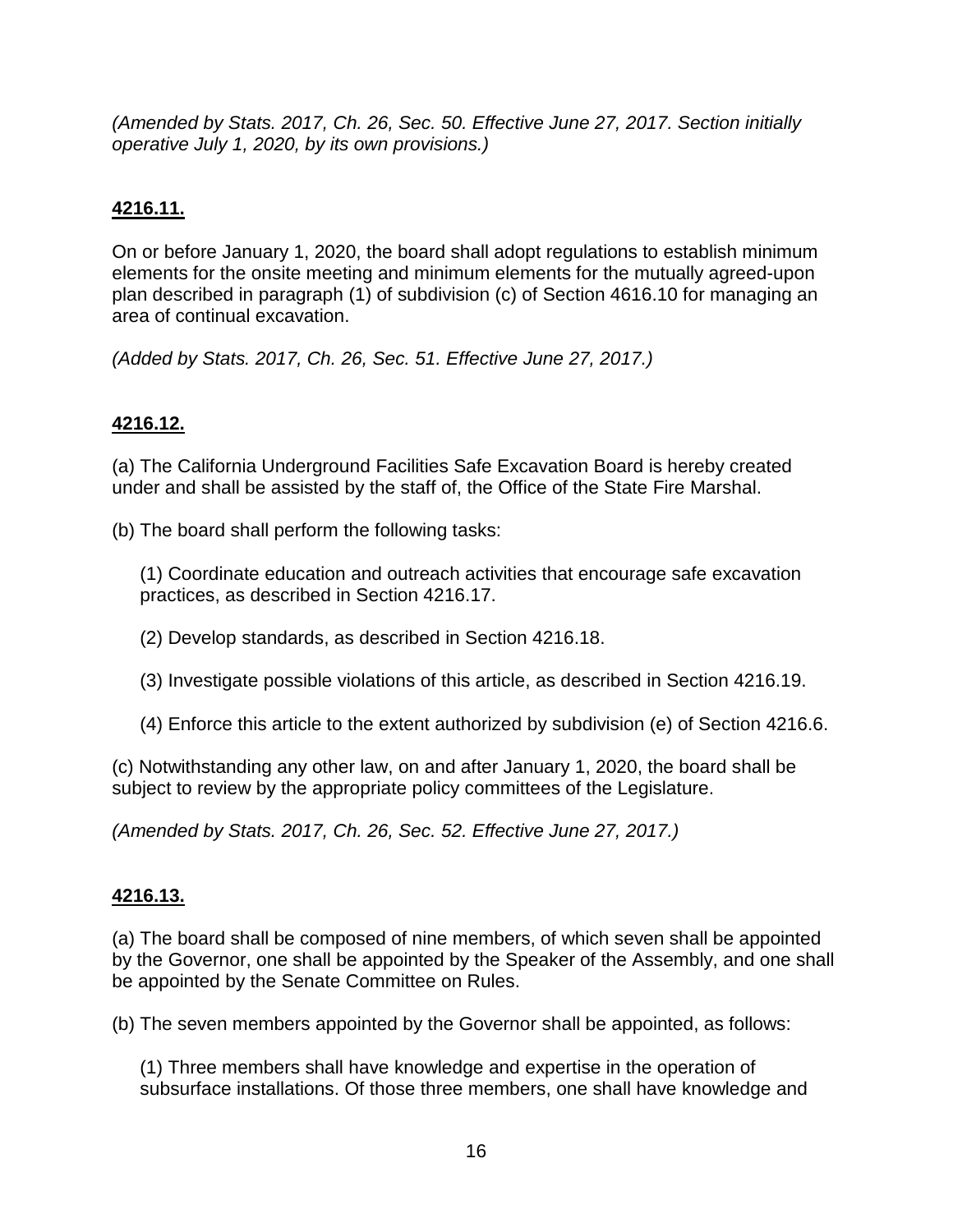expertise in the operation of the subsurface installations of a municipal utility. At least one of the three members shall have knowledge and experience in the operation of high priority subsurface installations.

(2) Three members shall have knowledge and experience in contract excavation for employers who are not operators of subsurface installations. Of the three members, one member shall be a general engineering contractor, one member shall be a general building contractor, and one member shall be a specialty contractor. For the purposes of this section, the terms "general engineering contractor," "general building contractor," and "specialty contractor" shall have the meanings given in Article 4 (commencing with Section 7055) of Chapter 9 of Division 3 of the Business and Professions Code.

(3) One member shall have knowledge and expertise in performing or managing agricultural operations in the vicinity of subsurface installations.

(c) The member appointed by the Speaker of the Assembly shall have knowledge and expertise in representing in safety matters the workers employed by contract excavators.

(d) The member appointed by the Senate Committee on Rules shall have knowledge and expertise in subsurface installation location and marking and shall not be under the direct employment of an operator.

(e) The board may invite two directors of operations or other appropriate representatives of regional notification centers to be nonvoting ex officio members of the board.

*(Amended by Stats. 2017, Ch. 26, Sec. 53. Effective June 27, 2017.)* 

### **4216.14.**

 (a) The term of a member of the board is four years. Of the first members of the board, four members, determined by lot, shall serve for two years so that the terms of the members shall be staggered.

(b) A member shall not be appointed for more than two consecutive full terms.

(c) To the extent possible, the appointing power shall fill any vacancy in the membership of the board within 60 days after the vacancy occurs.

(d) Upon the recommendation of the board, the Governor may remove a member appointed by the Governor for incompetence or misconduct.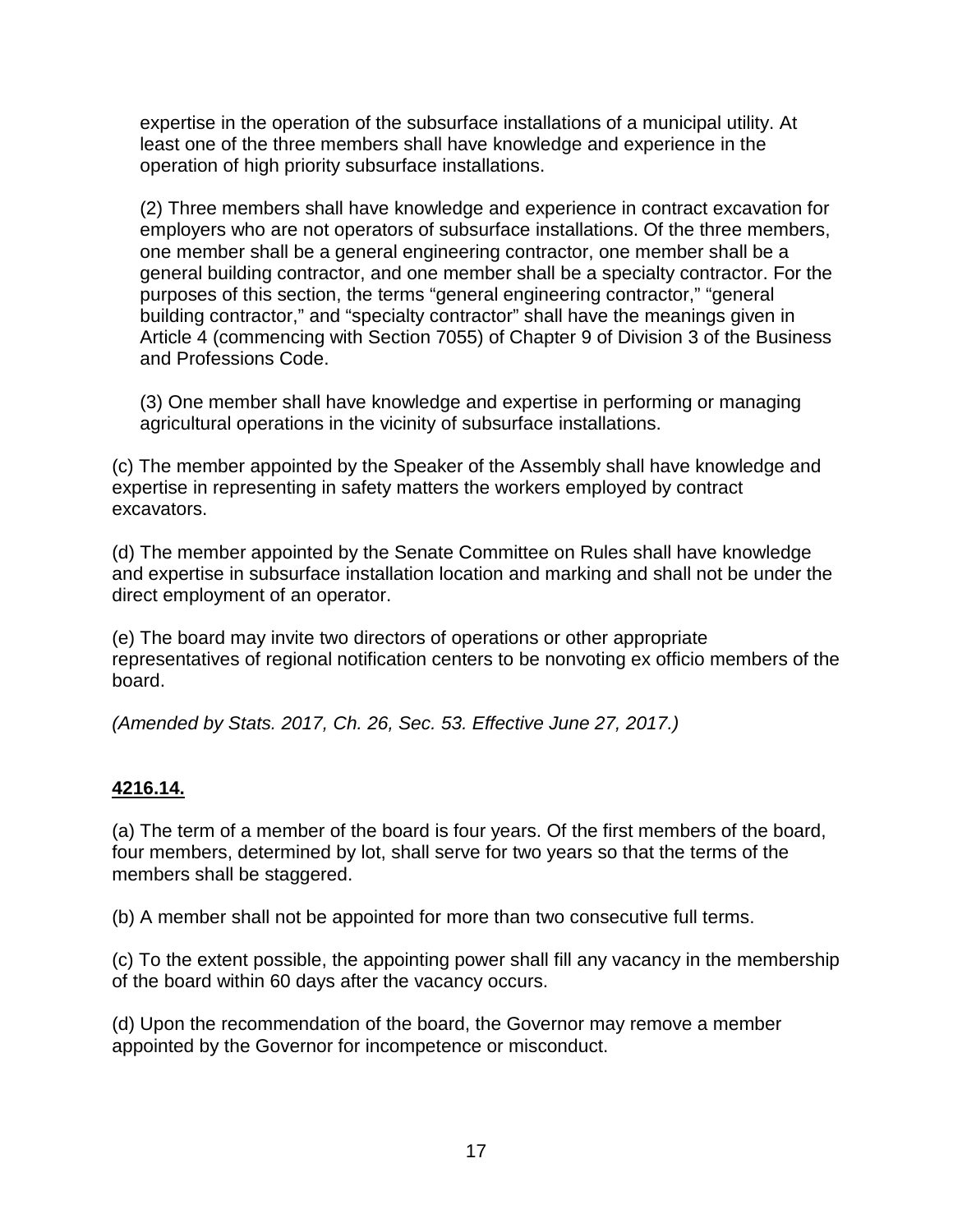(e) The board shall select a chairperson from among its members at the first meeting of each calendar year or when a vacancy in the chair exists.

 (f) Subject to subdivision (g), the manner in which the chairperson is selected, and the chairperson's term of office shall be determined by the board.

(g) A member of the board shall not serve more than two consecutive years as the chairperson of the board.

 *(Added by Stats. 2016, Ch. 809, Sec. 13. Effective January 1, 2017.)* 

# **4216.15.**

The board shall meet at least once every three months. The board shall hold meetings in Sacramento and Los Angeles, and in other locations in the state, it deems necessary.

 *(Added by Stats. 2016, Ch. 809, Sec. 14. Effective January 1, 2017.)* 

## **4216.16.**

The board may obtain funding for its operational expenses from:

(a) A federal grant.

 reasonable regulatory cost incident to enforcement of this article. The board shall centers. Revenues derived from the imposition of this fee shall be deposited in the Safe (b) A fee charged to members of the regional notification centers not to exceed the apportion the fee in a manner consistent with formulas used by the regional notification Energy Infrastructure and Excavation Fund.

(c) Any other source.

(d) The board shall not charge a fee to a person for notifying the regional notification center to obtain a ticket or to renew a ticket.

 *(Added by Stats. 2016, Ch. 809, Sec. 15. Effective January 1, 2017.)* 

# **4216.17.**

(a) The board shall annually convene a meeting for the following purposes: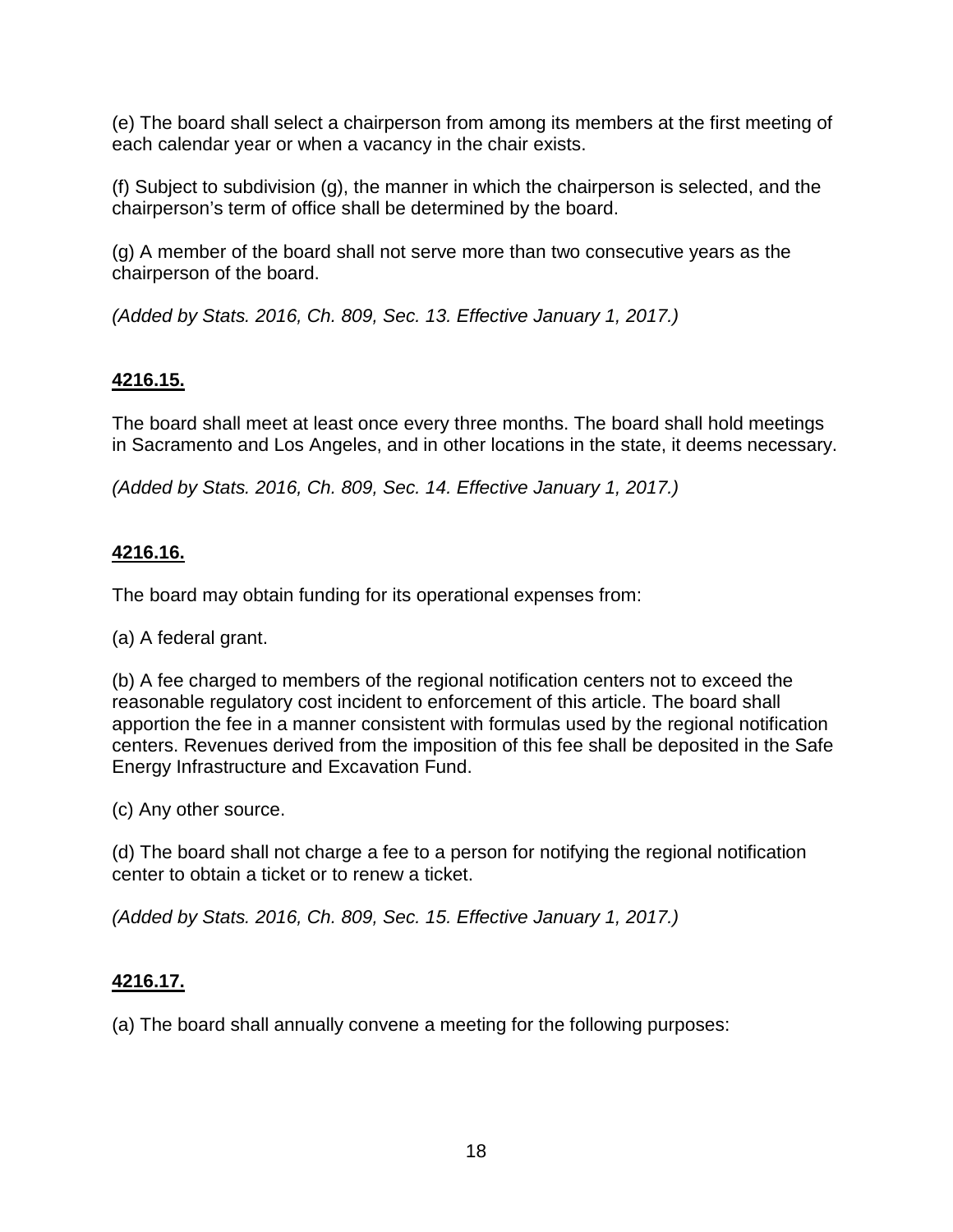groups with the highest awareness and education needs, including, but not limited (1) To understand the existing needs for education and outreach, including to those to, homeowners.

(2) To facilitate discussion on how to coordinate existing education and outreach efforts with state and local government agencies, California operators, regional notification centers, and trade associations that fund outreach and education programs that encourage safe excavation practices.

 (3) To determine the areas in which additional education and outreach efforts may be targeted through use, upon appropriation by the Legislature, of the money in the Safe Energy Infrastructure and Excavation Fund pursuant to subdivision (c).

 include representatives of groups that may be the target of those outreach and (b) In addition to state and local government agencies, California operators, regional notification centers, and trade associations that fund outreach and education programs that encourage safe excavation practices, the meeting pursuant to subdivision (a) shall education efforts.

(c) Upon appropriation by the Legislature, the board shall grant the use of the money in the Safe Energy Infrastructure and Excavation Fund to fund public education and outreach programs designed to promote excavation safety around subsurface installations and targeted towards specific excavator groups, giving priority to those with the highest awareness and education needs, including, but not limited to, homeowners.

 *(Added by Stats. 2016, Ch. 809, Sec. 16. Effective January 1, 2017.)* 

## **4216.18.**

 Alliance, but are to inform areas currently without established standards. The standard or set of standards shall address all of the following: The board shall develop a standard or set of standards relevant to safety practices in excavating around subsurface installations and procedures and guidance in encouraging those practices. When possible, standards should be informed by publicly available data, including, but not limited to, that collected by state and federal agencies and by the regional notification centers pursuant to subdivision (g) of Section 4216.6, and the board should refrain from using data about facility events not provided either to a state or federal agency or as statewide information, as defined in paragraph (2) of subdivision (h) of Section 4216.6. The standard or set of standards are not intended to replace other relevant standards, including the Best Practices of the Common Ground

(a) Evidence necessary for excavators and operators to demonstrate compliance with Sections 4216.2, 4216.3, 4216.4, and 4216.10.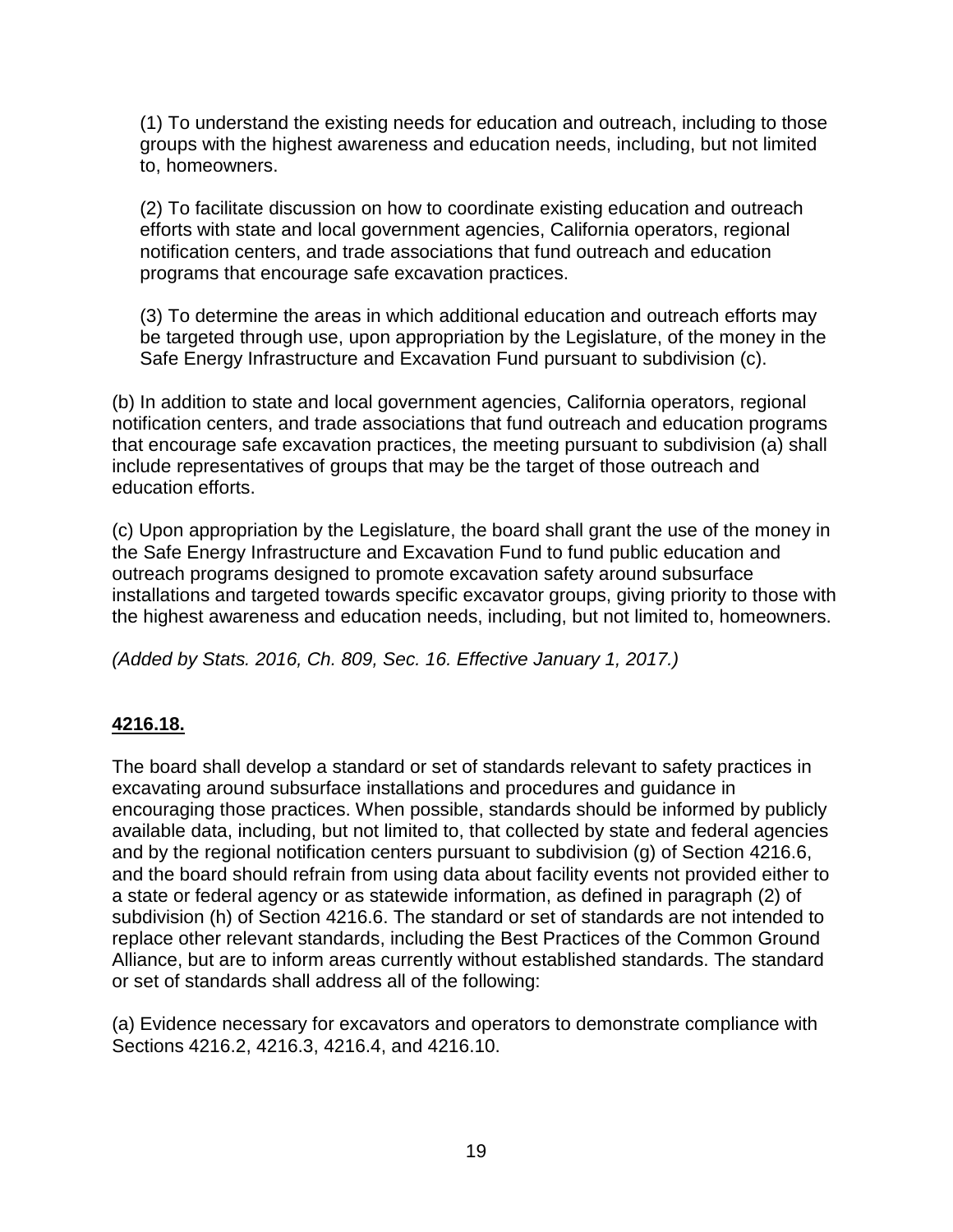(b) What constitutes reasonable care, as required by paragraph (1) of subdivision (a) of Section 4216.4, in using hand tools around subsurface installations within the tolerance zone, considering the need to balance worker safety in trenches with the protection of subsurface installations. As part of determining the reasonable care, the board shall consider the appropriate additional excavating depth an excavator should make if either of the following occur:

 (1) The subsurface installation is delineated within the tolerance zone, but it is not in conflict with the excavation.

(2) The location of a subsurface installation is determined, but additional subsurface installations may exist immediately below the located subsurface installation.

(c) What constitutes reasonable care, as required by paragraph (1) of subdivision (a) of Section 4216.4, in grading activities on road shoulders and dirt roads which may include standards for potholing.

*(Amended by Stats. 2017, Ch. 26, Sec. 54. Effective June 27, 2017.)* 

### **4216.19.**

(a) The board shall investigate possible violations of this article.

 (b) The board may investigate reports of incident events, as defined in paragraph (1) of subdivision (h) of Section 4216.6 and complaints from affected parties and members of the public.

(c) In determining whether to pursue an investigation, the board shall consider whether the parties have settled the matter and whether further enforcement is necessary as a deterrent to maintain the integrity of subsurface installations and to protect the safety of excavators and the public.

 (d) If the board, upon the completion of an investigation, finds a probable violation of the to the state or local agency pursuant to subdivision (c) or (d) of Section 4216.6. article, the board shall transmit the investigation results and any recommended penalty

(e) Sanctions shall be graduated and may include notification and information letters, direction to attend relevant education and financial penalties. When considering the issuance of citations and assessment of penalties, the board shall consider all of the following:

- (1) The type of violation and its gravity.
- (2) The degree of culpability.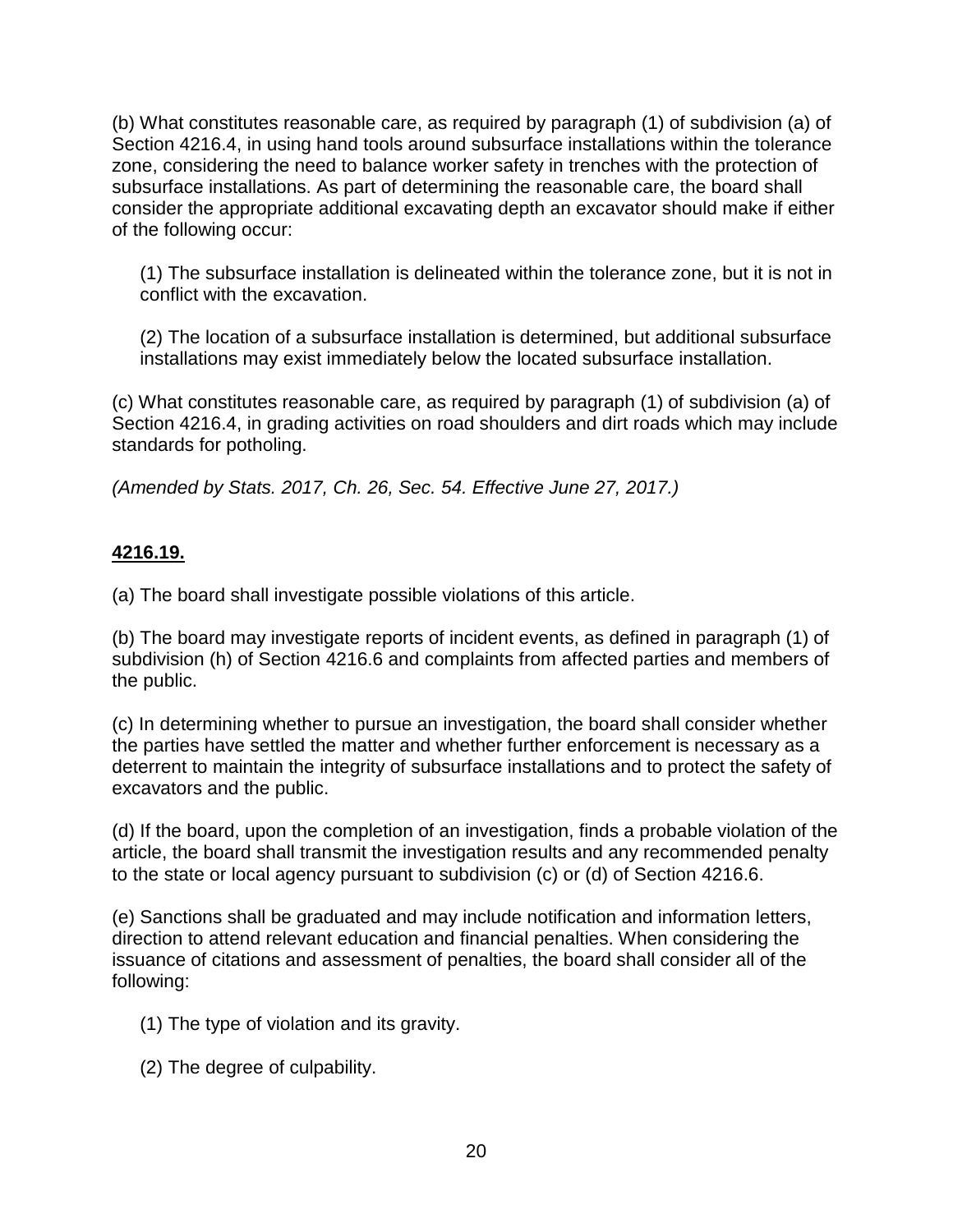(3) The operator's or excavator's history of violations.

(4) The operator's or excavator's history of work conducted without violations.

(5) The efforts were taken by the violator to prevent violation and, once the violation occurred, the efforts taken to mitigate the safety consequences of the violation.

(f) This section shall become operative on July 1, 2020.

*(Amended by Stats. 2017, Ch. 26, Sec. 55. Effective June 27, 2017. Section initially operative July 1, 2020, by its own provisions.)* 

## **4216.21.**

 (a) For an investigation that the board undertakes as a result of a complaint of a months after the investigation begins, whichever comes first, during which time, violation of Section 4216.2, 4216.3, or 4216.4, the complainant shall not file an action in court for damages based on those violations until the investigation is complete, or for 6 applicable statutes of limitation shall be tolled.

 complainant shall also notify the board when the action is filed. (b) If a complainant files an action in court against a person for damages based upon violations of Section 4216.2, 4216.3, or 4216.4, after the completion of a board investigation in which the person was found not to have violated the article, the

(c) This section only applies to a claim for damages to a subsurface installation.

 (d) This section shall become inoperative on July 1, 2020, and shall be repealed on January 1, 2021.

 *(Amended by Stats. 2017, Ch. 26, Sec. 56. Effective June 27, 2017. Inoperative July 1, 2020. Repealed as of January 1, 2021, by its own provisions. See later operative version added by Sec. 57 of Stats. 2017, Ch. 26.)* 

# **4216.21.**

 (a) For an investigation that the board undertakes as a result of a complaint of a violation of Section 4216.2, 4216.3, 4216.4, or 4216.10, the complainant shall not file an or for 6 months after the investigation begins, whichever comes first, during which time, action in court for damages based on those violations until the investigation is complete, applicable statutes of limitation shall be tolled.

(b) If a complainant files an action in court against a person for damages based upon violations of Section 4216.2, 4216.3, 4216.4, or 4216.10, after the completion of a board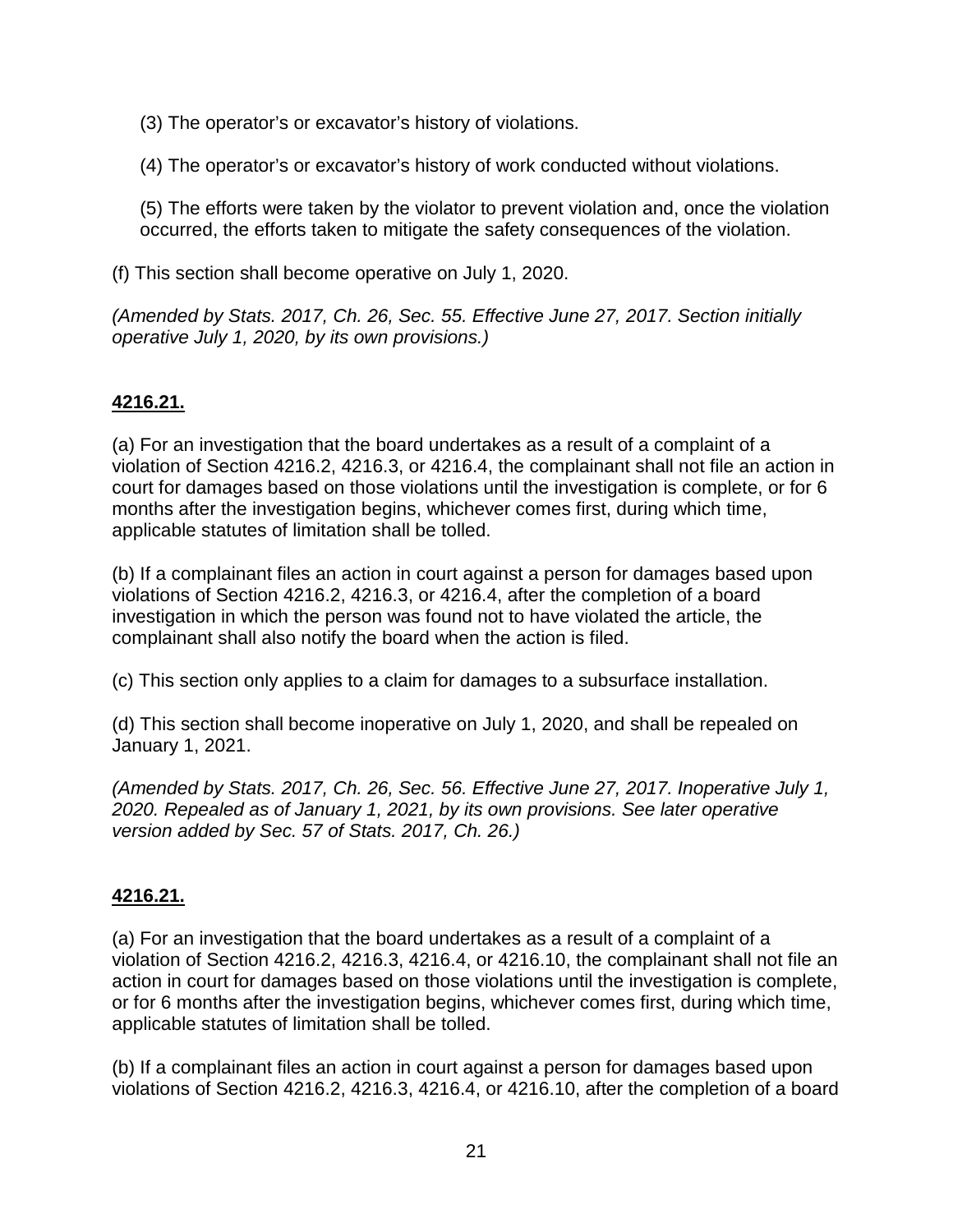investigation in which the person was found not to have violated the article, the complainant shall also notify the board when the action is filed.

(c) This section only applies to a claim for damages to a subsurface installation.

(d) This section shall become operative on July 1, 2020.

 *(Repealed (in Sec. 56) and added by Stats. 2017, Ch. 26, Sec. 57. Effective June 27, 2017. Section operative July 1, 2020, by its own provisions.)* 

# **4216.22.**

 may be necessary or proper to carry out the purposes and intent of this act and to Consistent with all laws of this state, the board may prescribe rules and regulations as exercise the powers and duties conferred upon it by this act.

 *(Added by Stats. 2016, Ch. 809, Sec. 20. Effective January 1, 2017.)* 

## **4216.23.**

(a) Notwithstanding Section 10231.5, the board shall report to the Governor and the Legislature on or before February 1, 2018, and each year thereafter, on the activities of the board and any recommendations of the board.

(b) A report to be submitted pursuant to subdivision (a) shall be submitted in compliance with Section 9795.

 *(Added by Stats. 2016, Ch. 809, Sec. 21. Effective January 1, 2017.)* 

## **4216.24.**

 penalties imposed pursuant to Section 4216.6 shall not be used for operational The Safe Energy Infrastructure and Excavation Fund is hereby established in the State Treasury. Money deposited into the fund shall be used, upon appropriation by the Legislature, to cover the operational expenses of the board and for the purposes specified in subdivision (b) of Section 4216.17, except that revenues derived from expenses.

 *(Added by Stats. 2016, Ch. 809, Sec. 22. Effective January 1, 2017.)*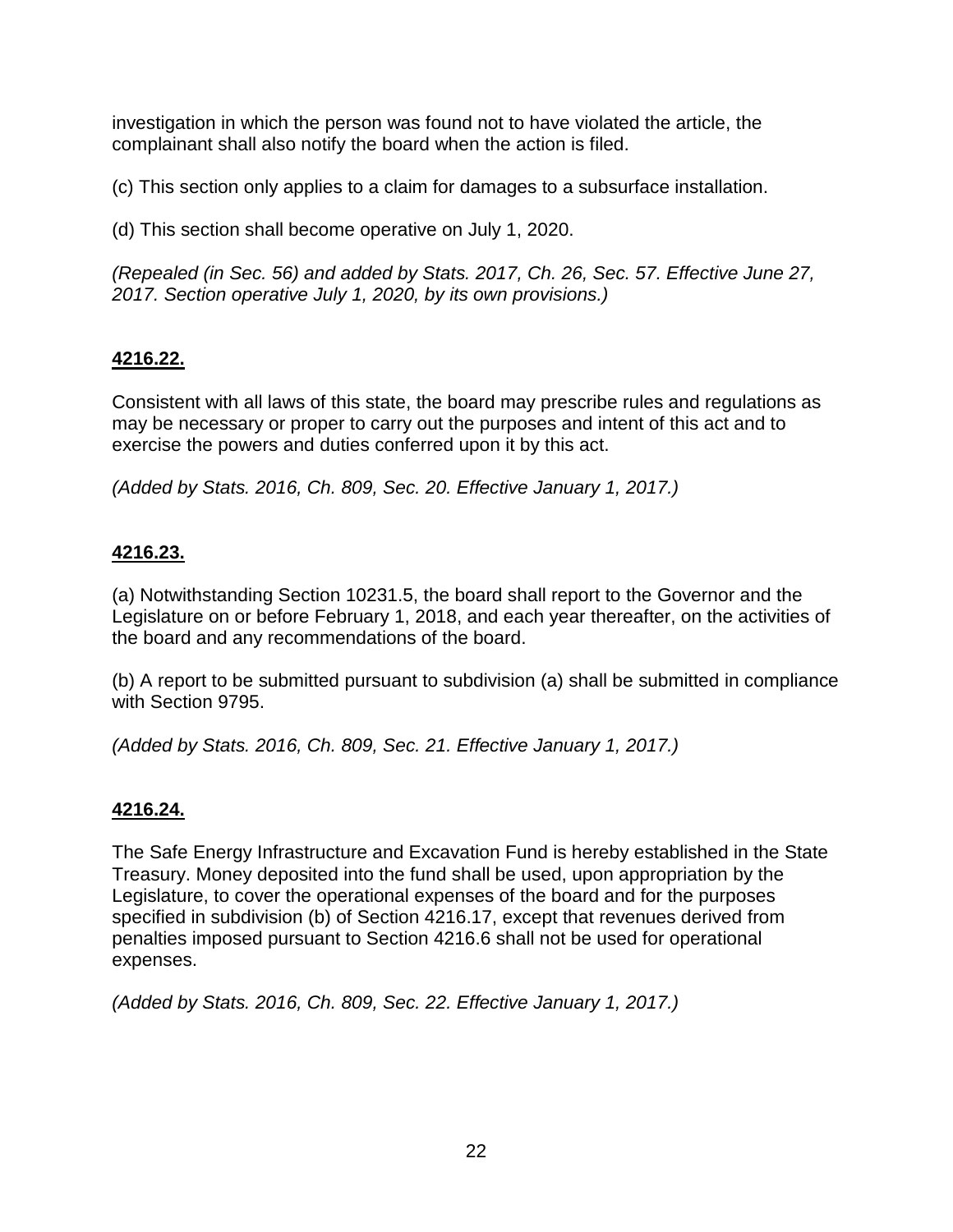#### **CALIFORNIA UNDERGROUND FACILITIES SAFE EXCAVATION BOARD**

#### **RESOLUTION No. 19-01-01**

#### **A RESOLUTION OF THE CALIFORNIA UNDERGROUND FACILITIES SAFE EXCAVATION BOARD ADOPTING AS A RECOGNIZED LEGISLATIVE FRAMEWORK RELEVANT CALIFORNIA LAW**

**Whereas** the California Underground Facilities Safe Excavation Board exists in a legislative framework established by the United States Congress, the federal Department of Transportation, and the California Legislature; and

 management of safety in the vicinity of subsurface installations should be conducted; **Whereas** these bodies have defined requirements and guidance for how the and

 staff with direction in further developing Board policy; and **Whereas** a recognized legislative framework can provide Board members and

 **Whereas** Assembly Bill 1914 (Flora, Chapter 708, Statutes of 2018) amended Government Code section 4216.4;

 System") of Chapter 3.1 of Division 5 of Title 1 of the Government Code as among the **Be it resolved** that the Board recognizes Article 2 ("Regional Notification Center elements of the legislative framework in which the Board operates, and amends and adopts Policy No. L-03.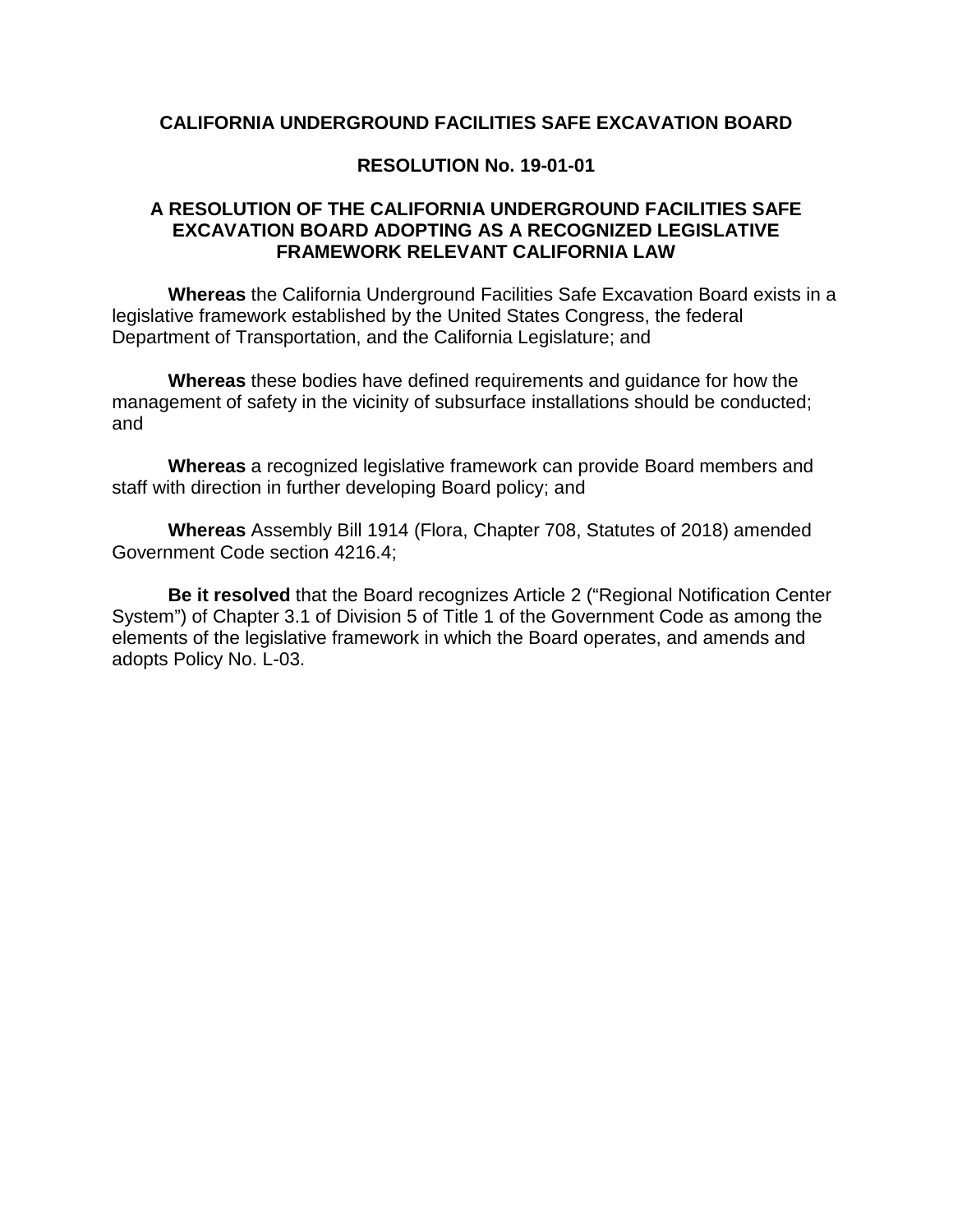|                  | Category:   Organization      |             | <sup>1</sup> Policy Number: | $B-05$ |  |
|------------------|-------------------------------|-------------|-----------------------------|--------|--|
| Title:           | <b>Enforcement Philosophy</b> |             |                             |        |  |
| Adopted:   DRAFT |                               | Resolution: |                             |        |  |
| Revision:        |                               |             |                             |        |  |

 Chapter 3,1 of Division 5 of Title 1 of the Government Code). The Board, in exercising its statutory responsibility to enforce, and recommend enforcement to other state agencies, does so pragmatically, with the goal of improving the safety of excavations in the vicinity of subsurface installations in the state. The Board has many enforcement tools, and sets forth the following enforcement philosophy to communicate how it intends to use those tools. Though the details of its application will necessarily vary based on case-specific circumstances, this philosophy applies to all persons and entities subject to enforcement of the state's one-call law (Article 2 of

- misbehavior. All else being equal, most persons in regulated industries want to 1. **Given evidence of unintentional error and lack of evidence of reckless or willful non-compliance, the Board's enforcement should focus on assisting violators in correcting non-compliances.** The effectiveness of an intervention method in effecting behavior change is dependent on the cause of the be both safe and compliant with the law, and for those people, requiring a corrective action—be it education, procedure change, or otherwise—will be more effective in eliciting improvement than financial penalties. Furthermore, punishing unintentional errors can cause companies and—more importantly—people within those companies, not to share safety-related errors. The more localized the penalty to an individual, the greater the negative effect on communication. Increased communication about safety leads to improved safety. Cultures that limit communication limit safety performance.
- The effectiveness of an intervention method in effecting behavior change is but is instead more likely to create surface-level compliance without addressing reckless or willful non-compliance. In this case, monetary penalty is the Board's 2. **Given lack of evidence of unintentional error and evidence of reckless or willful non-compliance, the Board should use fines as an enforcement tool.** dependent on the cause of the misbehavior. Safety performance in a productionfocused industry is determined by how internal personnel interact with external forces, and the Board is but one of these external forces. Directing an entity to correct intentional or reckless non-compliances will not elicit behavior change, the underlying cause of the reckless or willful noncompliance. Repeated violations and failure to implement corrective actions may be indicators of most effective tool in creating compliance.
- **investigate.** The Board's statutory mission is to oversee safety performance, not 3. **Board investigative staff should develop procedures to actively limit the influence of liability in determining what accidents and complaints to**

 Monitoring Method: Board Frequency: Biennial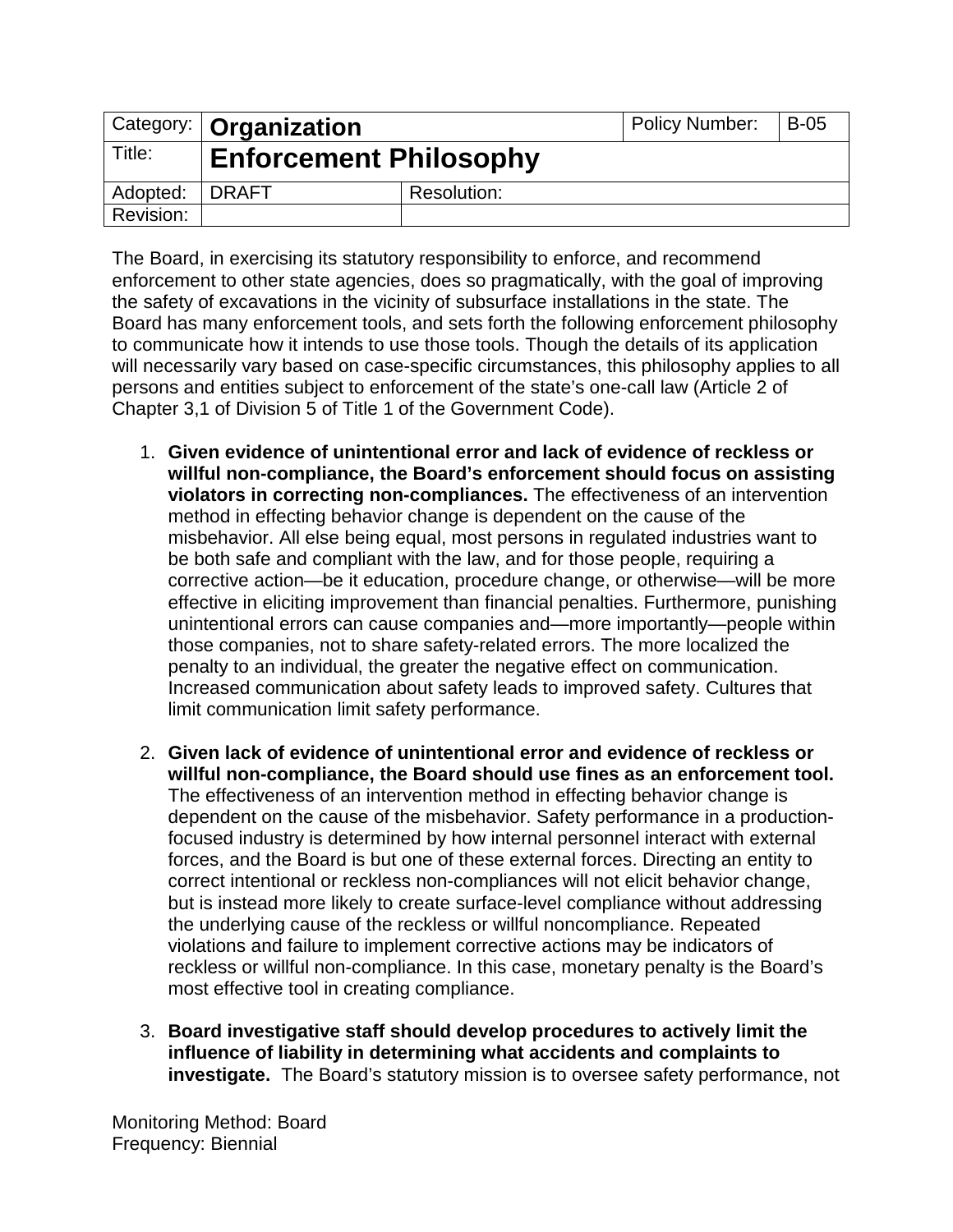complaints made for liability purposes will encourage further complaints for determine liability in accidents. Persons and companies may make reports and complaints of one-call law violations at little to no cost to themselves. The Board, on the other hand, has limited investigatory resources. Board investigation of liability purposes, straining Board resources. Furthermore, a perception that the Board can be a tool by parties to collect damages from each other will undermine trust in the Board's interest and ability in pursuing its safety mission and reduce communication about safety. Board investigations initiated to serve liability purposes can undermine safety communication, thus undermine safety culture in the state.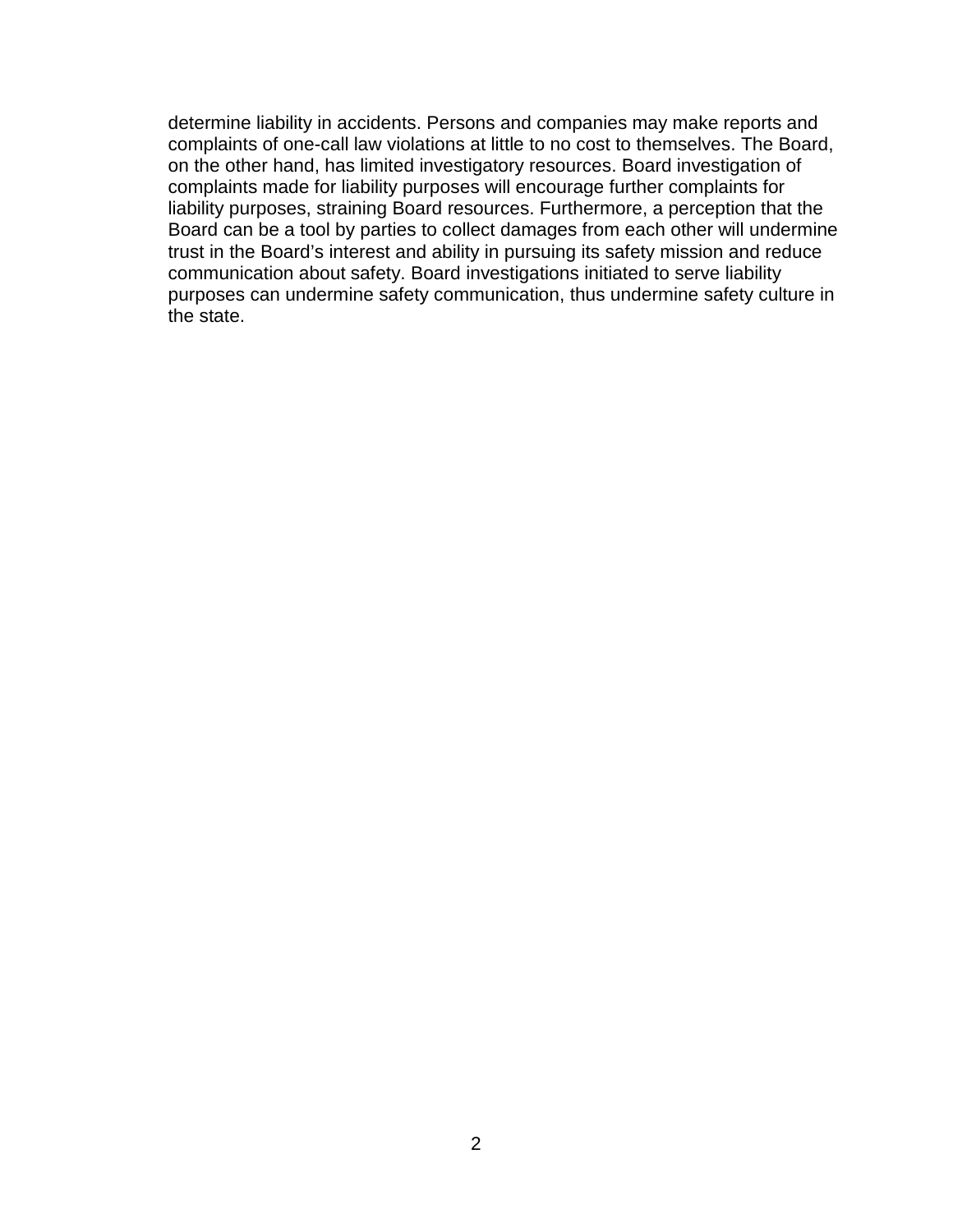### **CALIFORNIA UNDERGROUND FACILITIES SAFE EXCAVATION BOARD**

#### **RESOLUTION No. 19-01-02**

### **A RESOLUTION OF THE CALIFORNIA UNDERGROUND FACILITIES SAFE EXCAVATION BOARD ADOPTING POLICIES REGARDING ORGANIZATIONAL STATEMENTS AND SYMBOLS OF PURPOSE**

**Whereas** statements of purpose play a fundamental role in the creation of direction and can be particularly powerful in a new organization, such as the California Underground Facilities Safe Excavation Board; and

 state; and **Whereas** the Board, in exercising its statutory responsibility to enforce, and recommend enforcement to other state agencies, does so pragmatically, with the goal of improving the safety of excavations in the vicinity of subsurface installations in the

**Whereas** an enforcement philosophy may communicate the importance of and encourage safety culture;

**Be it resolved** that the Board adopts Policy No. B-05 ("Enforcement Philosophy").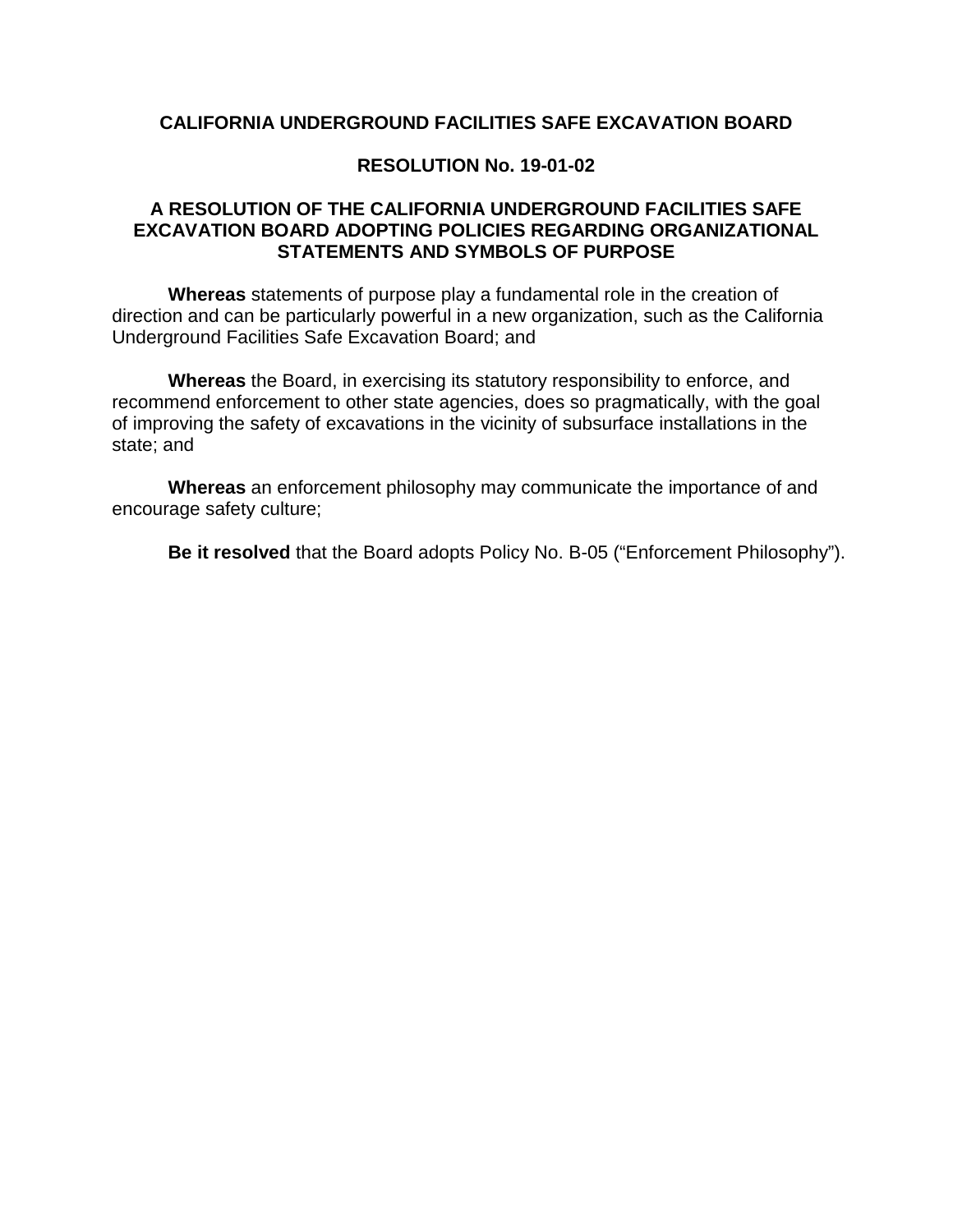|                 | Category:   Governance                        |                             | Process Number:   G-02 |  |  |  |  |
|-----------------|-----------------------------------------------|-----------------------------|------------------------|--|--|--|--|
| Title:          | <b>Election of Board Chair and Vice Chair</b> |                             |                        |  |  |  |  |
|                 | Adopted: January 9, 2018                      | <b>Resolution: 18-01-05</b> |                        |  |  |  |  |
| Revision: DRAFT |                                               |                             |                        |  |  |  |  |

- A. The Board shall elect each year a Chair to preside at Board meetings under the following terms and conditions:
	- 1. The Chair shall be elected upon a vote of a majority of Board members appointed to office voting in approval.
	- 2. The terms of the Chair shall be for a period of one year or until such time as a successor has been selected pursuant to these rules.
	- as Chair for more than two consecutive years. 3. Pursuant to Government Code § 4216.14, a member of the Board shall not serve
	- 4. A new Chair may be elected at any time during a meeting.
- B. The Board shall elect each year a Vice Chair to preside at Board meetings in the absence of the Chair.
	- 1. The Vice Chair shall be elected upon a vote of a majority of Board members appointed to office voting in approval.
	- 2. The terms of the Vice Chair shall be for a period of one year or until such time as a successor has been selected pursuant to these rules.
	- 3. A member of the Board shall not serve as Vice Chair for more than two consecutive years.
	- 4. A new Vice Chair may be elected at any time during a meeting.